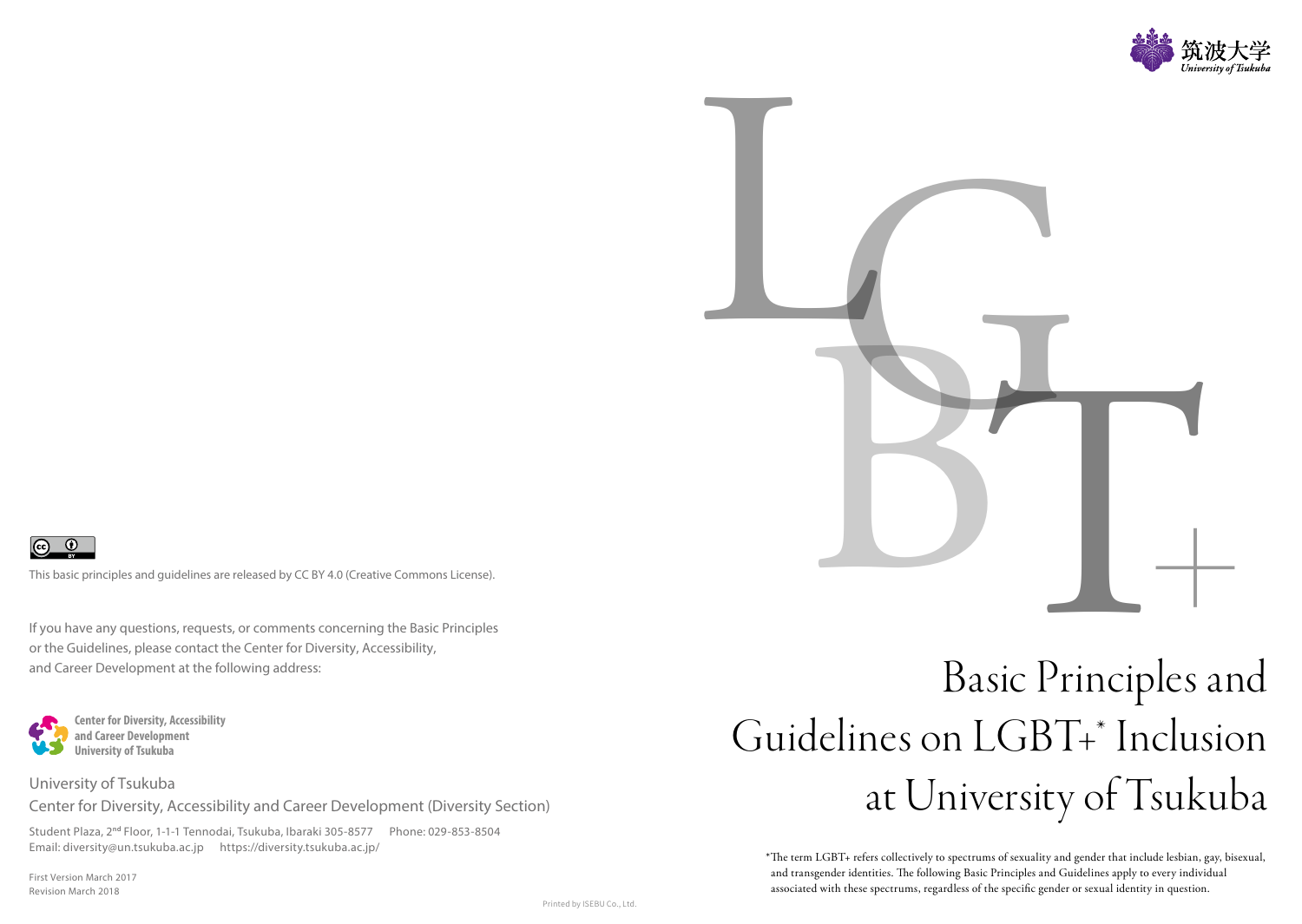| 04 | 1 Basic principles on prohibition and resolution of discrimination |
|----|--------------------------------------------------------------------|
|    | based on sexual orientation and gender identity of LGBT+ at        |
|    | University of Tsukuba                                              |

- II **[An introduction to LGBT+ and inclusion at the University of](#page-2-1)  [Tsukuba](#page-2-1)**
- III **[Current inclusion services and policies](#page-3-0)**
- **[Legends](#page-3-1)**
- **[1. Counseling and consultation](#page-3-2)**
- [\(1\) Counseling and consultation services](#page-3-3)
- [\(2\) Counseling process](#page-3-4)
- (3) Coordination with the Student Counseling Room, the University Health Center [\(Psychiatry\), and other related services](#page-3-5)
- **[2. Name and gender information \(data management\)](#page-4-0)**
- [\(1\) Change of name](#page-4-1)
- [\(2\) Change of gender](#page-4-2)
- [\(3\) Handling gender information](#page-4-3)
- [\(4\) Gender information on certificates issued by the University of Tsukuba](#page-5-0)
- [\(5\) Gender information on documents submitted to the University of Tsukuba](#page-5-1)

#### **[3. Classes](#page-5-2)**

- [\(1\) Considerations related to enrolment in practical physical education classes and](#page-5-3)  [the use of changing rooms and equipment](#page-5-3)
- [\(2\) Enrolment in practical classes outside the University \(e.g. practice teaching\)](#page-5-4)
- [\(3\) Group assignment in classes](#page-5-5)
- [\(4\) Use of personal titles in classes](#page-5-6)

#### **[4. Life on campus](#page-6-0)**

- [\(1\) Annual health examinations](#page-6-1)
- [\(2\) Student housing](#page-6-2)
- [\(3\) Accessible restrooms](#page-6-3)
- [\(4\) Dressing and appearance at the enrollment and graduation ceremonies](#page-6-4)

#### **[5. Job search and career support](#page-6-5)**

- [\(1\) Job search and internship support](#page-6-6)
- [\(2\) Job search for LGBT+](#page-6-7)
- [\(3\) Career support for LGBT+ at the University of Tsukuba](#page-6-8)

| ation  | 14     | 6. Information for those around LGBT+ individuals, particularly in relation to                     |
|--------|--------|----------------------------------------------------------------------------------------------------|
| at     |        | the process of "coming out"                                                                        |
|        | 14     | (1) What is "coming out"?                                                                          |
|        | 14     | (2) Decision to disclose and information control                                                   |
| of     | 14     | (3) Coming out and "outing"                                                                        |
|        | 15     | (4) When you need to come out                                                                      |
|        | 15     | (5) If your friend/colleague/student comes out to you                                              |
|        | 15     | (6) How we act around LGBT+ individuals                                                            |
|        | 16     | IV FAQ <sub>s</sub>                                                                                |
|        | 19     | Conclusion                                                                                         |
| Center |        |                                                                                                    |
|        | 21     | <b>Appendix: Toolbox</b>                                                                           |
|        | 21     | (1) Prior to a consultation                                                                        |
|        | 21     | (2) Explore and reflect on your identity                                                           |
|        | 22     | (3) Requesting a change of name on certificates after graduation/completion                        |
|        | 22     | (4) Gender information on documents submitted to institutions outside the<br>University of Tsukuba |
| ba     | 22     | (5) Individual Number Card                                                                         |
|        | 23     | (6) Gender-segregated elements in physical education classes                                       |
| es and | 23     | (7) Accessible restrooms                                                                           |
|        | 23     | (8) Prior to undertaking a job search                                                              |
| 1g)    | 24     | (9) Job search: indicators of LGBT-friendly companies                                              |
|        | 24     | (10) Pain of not being able to live as your true self                                              |
|        | 25     | (11) Choosing not to come out (being closeted)                                                     |
|        | 25     | (12) Never force someone to come out                                                               |
|        | 26     | (13) Prior to coming out                                                                           |
|        | 26     | (14) If your friend comes out to you                                                               |
|        | $27\,$ | (15) Stereotypes created by the media, films, and television                                       |
|        | 27     | (16) If you wish to become an LGBT+ ally                                                           |
|        | 28     | <b>End of Book Resources</b>                                                                       |
|        |        | (List of contacts for university services, Poster for LGBT+ counseling services)                   |
|        |        | Supplementary Worksheet (CARIO-NEXT L Worksheets)                                                  |

\*The printed version is available in the cabinet on the 2nd floor of the Student Plaza in Building 1D. The electronic version is available on the website of the Center for Diversity, Accessibility, and Career Development (Diversity Section) [\(https://diversity.tsukuba.ac.jp/\)](https://diversity.tsukuba.ac.jp/).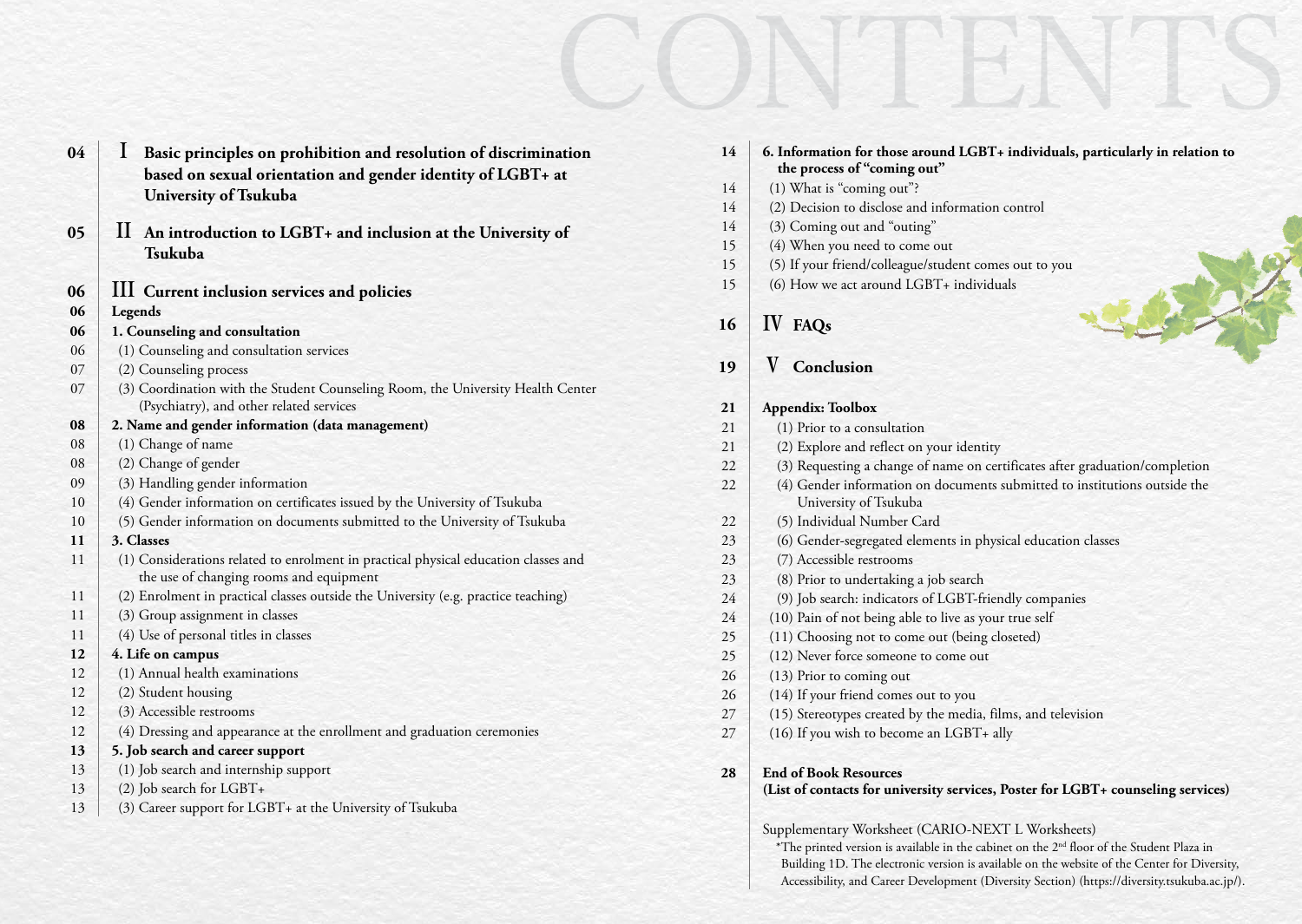<span id="page-2-0"></span>**Basic principles on prohibition and resolution of discrimination based on sexual orientation and gender identity of LGBT+ at University of Tsukuba**

University of Tsukuba aims to be an open university and encourage diversity and flexibility in education and research. It goes without saying that all the students, faculty, and staff who originally have differences are respected at the university. Being at the forefront of university reforms, we treat minorities such as LGBT+ (population described by their sexual orientation or gender identity, including Lesbian, Gay, Bisexual, and Transgender) according to the following principles.

#### **We do not discriminate against minorities**

In order to safeguard the rights of minorities, the university emphasizes that sexual orientation and gender identity are unrelated to the ability of a person. Discrimination and harassment of minorities are contrary to our basic principle of diversity.

#### **We respect individual autonomy**

I

Information related to sexual orientation and gender identity, its disclosure or non-disclosure, and their expression are controlled by the preferences of a person. They should not be unjustly interfered with.

#### **We remove barriers to learning and employment**

Barriers to learning and employment for minorities such as LGBT+ must be removed to a reasonable extent through consensus building by appropriate process.

At the forefront of creating knowledge and finding solutions for emerging global tasks, University of Tsukuba emphasizes that the uniqueness and diverse abilities of all its members will be fully demonstrated in the innovation required for future society. For this reason, the university declares the above-mentioned basic principles for all students, faculty, and staff. To this end, we set for ourselves the following concrete actions.

## <span id="page-2-1"></span>An introduction to LGBT+ and inclusion **at the University of Tsukuba**

LGBT is an initialism that stands for lesbian, gay, bisexual, and transgender. In the guidelines presented here, the term "LGBT+" is used to refer collectively to all sexual minorities.

Individuals who identify as sexual minorities are infinitely varied, with respect to their sexual orientation (which genders they are attracted or not attracted to) and gender identity (which gender they identify or don't identify as); for this reason, they cannot be categorized merely as lesbian, gay, bisexual, or transgender. Recently, the acronym SOGI, which stands for sexual orientation and gender identity, has occasionally been used to represent gender and sexual diversity. The University of Tsukuba provides assistance to these individuals inclusively, acknowledging their diversity and individuality.

The University of Tsukuba began the Discussion on LGBT+ Students, Faculty, and Staff Inclusion in 2015, developing the Basic Principles and Guidelines on LGBT+ Inclusion at the University of Tsukuba, which were published in 2017, making Tsukuba the first national university in Japan to publish such a document. Founded with an open-university philosophy, the University of Tsukuba is committed to its mission to pursue diversity and flexibility in education and research; this goal cannot be achieved unless all members of the university, whether students, faculty members or staff members, are able to fully express their identities and diverse potential. Based on this philosophy, our efforts include not only LGBT+ but all minorities, as we model innovations that a future global community will require.

The Center for Diversity, Accessibility, and Career Development (DAC Center) serves as the primary contact for LGBT+ members at the University of Tsukuba, coordinating with other bodies, such as the General Consultation Service. At the same time, the University engages in multifaceted efforts to build awareness through faculty development workshops for faculty and staff members and lectures for students. It promotes initiatives to improve the climate and environment for education and research, and designs worksheets to provide more extensive inclusion services, advancing diversity beyond narrow definitions of LGBT+.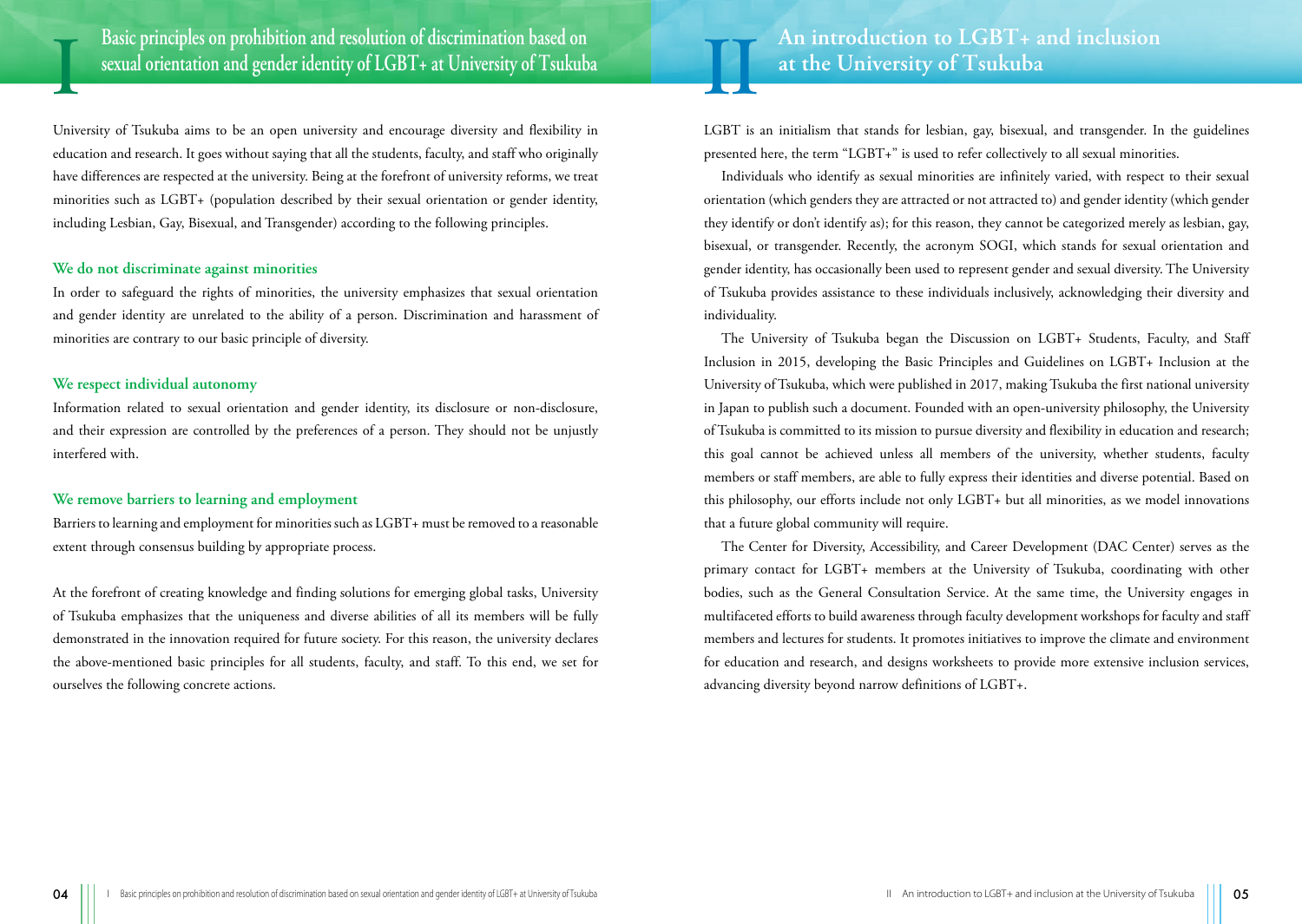

<span id="page-3-1"></span>

<span id="page-3-0"></span>**The sections of each guideline are preceded by one of the following four labels, which indicate the primary intended audience.**

 **General Information** Information that all members of the University (faculty, staff, and students) are required to know to ensure LGBT+ inclusion.

 **University Services** Inclusion services and practices at the University of Tsukuba. This information must be shared with all LGBT+ members and nonmembers, whether students, faculty, or staff.

 **LGBT+ Members** Information specifically intended to help LGBT+ members (primarily students but also faculty and staff). Preferably, LGBT+ nonmembers (especially supporters) will also acquire this information.

 **Supporters** What we ask of supporters and all those around LGBT+ members.

#### <span id="page-3-2"></span>**1. Counseling and consultation**

#### <span id="page-3-3"></span>**(1) Counseling and consultation services**

 **University Services** The Center for Diversity, Accessibility, and Career Development (hereafter referred to as the DAC Center) at the University of Tsukuba offers counseling and consultation services pertaining to LGBT+ inclusion. These services are intended primarily for students and families who seek counseling or consultations mainly involving issues covered by the Guidelines. Faculty and staff members may also use the services. Depending on individual circumstances and our limitations, we may not be able to accommodate every request. Nevertheless, please do not hesitate to contact us first. Especially when you are in distress and require assistance, please use the worksheets as often as you like; they are designed to help you. ➡**[Toolbox \(1\)](#page-10-3)** Regardless of whether or not you decide to see a counselor, we encourage you to use the worksheet that helps LGBT+ members explore and reflect on their identity. ➡**[Toolbox \(2\)](#page-10-2)** 

 **LGBT+ Members** Depending on the nature of your problems and needs, we may refer you to other counseling and consultation services offered at the University (listed at the end of the Guidelines) to assist you in coordinating with those services. The extent and the nature of the coordination will always be discussed with you in advance. Counselors will maintain strict confidentiality, ensuring that you always feel safe in disclosing your personal information.

Contact DAC Center (Diversity Section) <https://diversity.tsukuba.ac.jp/> Phone: 029-853-8504 Email: [diversity-au@un.tsukuba.ac.jp](mailto:diversity-au@un.tsukuba.ac.jp)

#### <span id="page-3-4"></span>**(2) Counseling process**

 **LGBT+ Members** After the counseling session, your counselor can discuss ways of addressing your problems and/or responding to your needs with various concerned parties. This will only be done with your approval, in accordance with your own intentions. The counseling process is outlined below; bear in mind that the specific assistance provided will vary, depending on individual circumstances.

 **Supporters** If you are faced with a situation such as, "My friend just came out to me and I'm not sure how to react," or "I know someone who is LGBT+ and is having a hard time, but I'm not sure what I can do to help," we encourage you to talk to a counselor at the DAC Center or to use any of the counseling and consultation services listed at the end; these professionals will maintain strict confidentiality. Please let us help you through our services.



#### <span id="page-3-5"></span>**(3) Coordination with the Student Counseling Room, the University Health Center (Psychiatry), and other related services**

 **LGBT+ Members** Your counselor at the DAC Center will work in coordination with counselors at the University Health Center (Psychiatry) and the Student Counseling Room, as well as counselors in the Career Counseling and Accessibility Section of the DAC Center. At the Accessibility Section, you may talk to a counselor about academic support for students with disabilities, including developmental disabilities (for career support, see 5. Job search and career support). At the University Health Center (Psychiatry) and the Student Counseling Room, you may talk to psychiatrists and clinical psychologists about mental health issues or any concerns you may have about campus life. These services may refer you to the DAC Center. A list of contacts for these services is provided at the end of the Guidelines.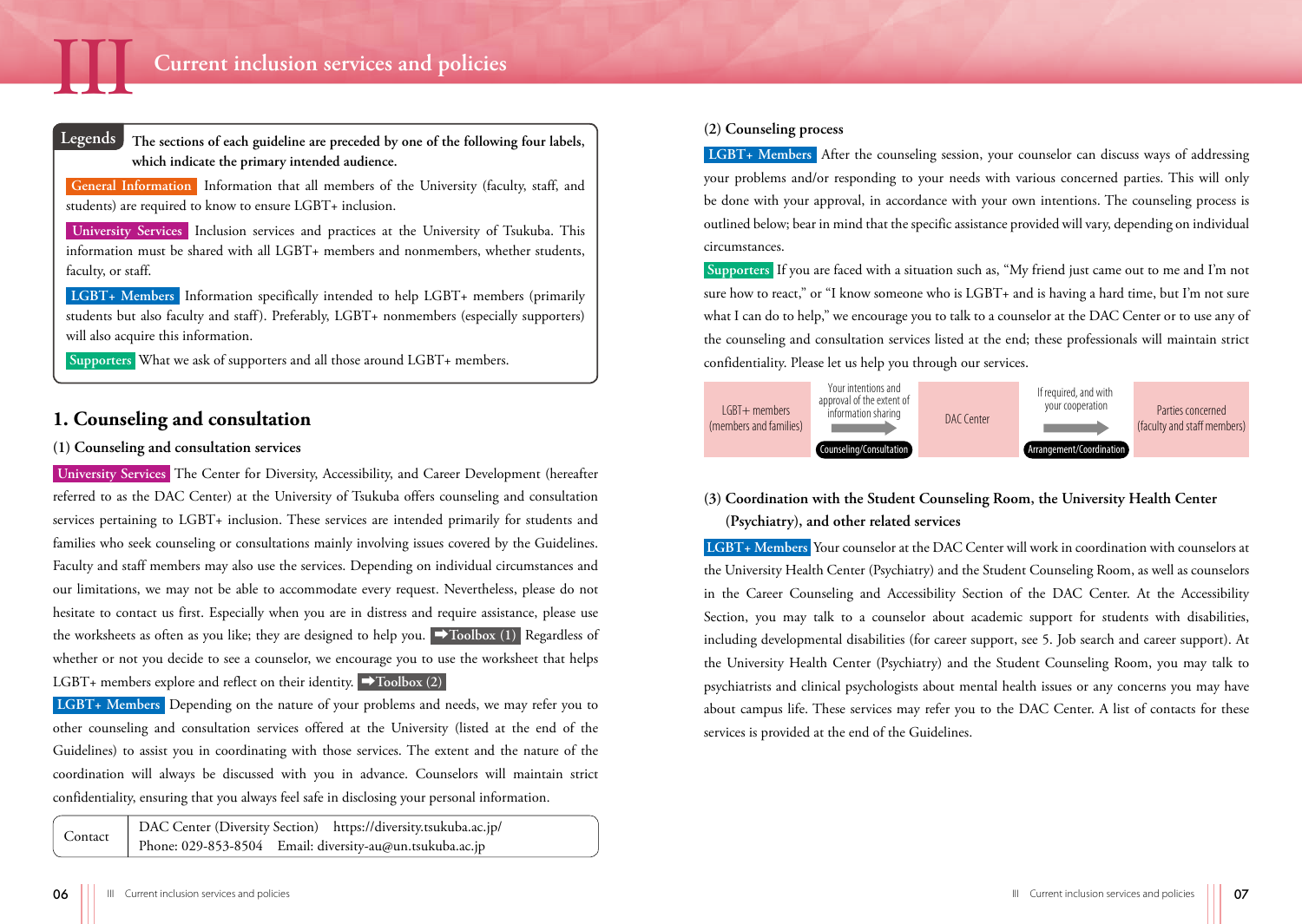#### <span id="page-4-0"></span>**2. Name and gender information (data management)**

#### <span id="page-4-1"></span>**(1) Change of name**

 **University Services** In the University of Tsukuba, students may ask to be called by preferred names that correspond to their gender identities. This process may require an interview with a faculty member or a head of an affiliated college or department or an administrative office such as Student Services.

 **LGBT+ Members** The University permits students, whose gender identity does not match their assigned sex at birth and who meet the following requirements, to change their names on the school register to preferred names that correspond to their gender identities. To initiate this process, each student must file an application, which will be reviewed in light of individual circumstances. The procedure is outlined below. For more information, please contact the DAC Center.

(1) Students are expected to assume responsibility for any disadvantage experienced as a result of using their preferred names, which correspond to their gender identities.

LGBT+ members **DAC Center** DAC Center Altiliated colleges, departments, and Academic Services Office Coordination and consultation, as required Have you changed your name on the Family Registry? No (Contact the DAC Center) Receive Application Submit Notification of Change of Name and Document of Proof<sup>\*</sup> (and Application) to affiliated Academic Services Office Receive Notification of Change of Name Yes Interview Prepare and check Application Affiliated college and department heads, faculty members, and supervisors Obtain Document of Proof\*

(2) Students are expected to begin the process of applying for a name change in the Family Registry.

#### **Application process for a change of name with gender identity** \* The Document of Proof may be a copy of an extract from the Family Registry, certificate of residence, or driver's license, which shows that the name is actually used by the applicant.

#### <span id="page-4-2"></span>**(2) Change of gender**

 **University Services** The University currently does not permit a change of gender on the school register, except for a change associated with a change of gender in the Family Registry (as of March 2018).

#### <span id="page-4-3"></span>**(3) Handling gender information**

 **General Information** Especially for those whose gender identity does not match their assigned sex at birth, gender information is a critical piece of information about identity. For instance, for a transgender person who lives as male but has been assigned female gender in the Family Registry, and who has only come out to a limited group of people, the unintentional disclosure of his assigned gender will be intolerable. Some people may question this way of handling gender information. However, it is comparable to the trend of not including personal mailing addresses and phone numbers on printed lists of names, even though it was once a common practice to list them publicly. Gender information is similarly withheld, to protect the privacy of personal information.

 **University Services** The University of Tsukuba is committed to ensuring that no gender information is ever disclosed without the permission of the individual concerned. It adheres to the following policies for handling gender information, particularly in relation to printed lists of names and TWINS (the education information system at the University of Tsukuba).

#### **• Printed lists of names**

As a general rule, the University of Tsukuba requires all faculty and staff members to omit gender information on any list of names that will be handed out to students or posted. We ensure that personal information, including gender information, is carefully handled at faculty meetings (for example, by omitting gender information in meeting handouts).

#### **• TWINS**

Gender information on TWINS is only accessible to faculty members who are supervisors or college/department heads and to staff in charge of Educational and Student Services; only the Educational and Student Services staff are authorized to cite gender information, as a part of a list of names. The University encourages these faculty and staff members to receive training, not only on the appropriate handling of personal information, including gender information, but also on LGBT+ inclusion, thereby ensuring careful handling of gender information.

 **LGBT+ Members** As discussed above, gender information at the University of Tsukuba is accessible to and handled by a limited number of faculty and staff members. We are committed to continuing and improving our practices to ensure the careful handling of gender information.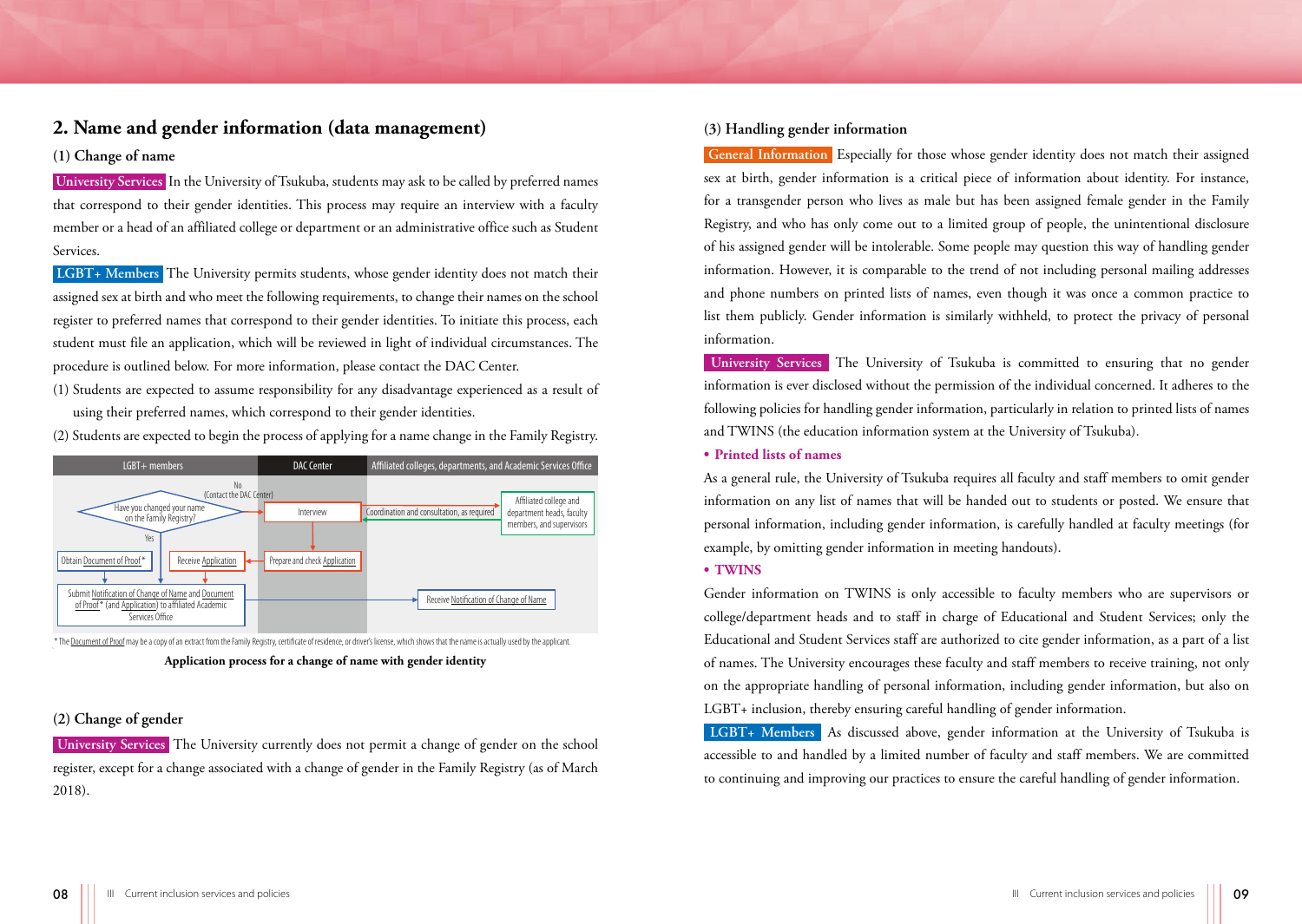#### <span id="page-5-0"></span>**(4) Gender information on certificates issued by the University of Tsukuba**

 **University Services** Listed below are the main certificates issued by the University of Tsukuba, with or without gender information (details are available on the website of the DAC Center (Diversity Section) at [https://diversity.tsukuba.ac.jp/\)](https://diversity.tsukuba.ac.jp/). We will further investigate other types of certificates and examine whether or not gender information is truly needed for these certificates, in the University as a whole and also in relevant student services, colleges, and departments.

#### **<Certificates without gender information (as of March 2018)>**

Ex.) Diploma, Transcript, Confirmation of Eligibility to Graduate (Complete), Certificate of Registration, Certificate of Enrollment

#### **<Certificates with gender information (as of March 2018)>**

Ex.) Medical Examination Report, Student Commuter Certificate

Please refer to the information in the [Toolbox](#page-11-0) to request a certificate after graduation. ▶**Toolbox [\(3\)](#page-11-0)** 

#### <span id="page-5-1"></span>**(5) Gender information on documents submitted to the University of Tsukuba**

 **University Services** Listed below are the main documents submitted to the University of Tsukuba with or without gender information (details are available on the website of the DAC Center (Diversity Section) at [https://diversity.tsukuba.ac.jp/\)](https://diversity.tsukuba.ac.jp/). We will further investigate other types of documents and examine whether or not gender information is truly needed for these documents, in the University as a whole and also in relevant student services, colleges, and departments.

#### **<Documents without gender information (as of March 2018)>**

Ex.) Admission Fee/Tuition Waiver Request, Bicycle Registration Application, Posting/Distribution Permission Request, Student ID Replacement Request

#### **<Documents with gender information (as of March 2018)>**

Ex.) Student Housing Application, Request for Permission to Use Training Camp Facility/ Training Facility, New Student Organization Petition, List of Names of Student Organization Members

Please refer to the information in the Toolbox for documents submitted to institutions outside the University of Tsukuba. ➡**[Toolbox \(4\)](#page-11-1)** 

 **LGBT+ Members** With prior consultation, you may leave your gender blank on any documents that you submit to the University. Consult the DAC Center for more information. ➡**[Toolbox \(5\)](#page-11-2)** 

#### <span id="page-5-2"></span>**3. Classes**

<span id="page-5-3"></span>**(1) Considerations related to enrolment in practical physical education classes and the use of changing rooms and equipment**

 **LGBT+ Members** The University of Tsukuba offers a number of classes in physical education. In particular, the following considerations relate to practical classes in Physical Education as the Common Core. Please consult the DAC Center for more information.

**• Enrollment**

Some courses in Common Core Physical Education involve gender-segregated activities. ➡**[Toolbox](#page-11-3) [\(6\)](#page-11-3)** Courses with gender-segregated elements are indicated in the syllabus; students may refer to the syllabus when making enrollment decisions.

**• Changing rooms**

Special arrangements for using changing rooms may be made, as needed, with prior consultation.

**• Considerations for equipment use (e.g. chest protectors for shooting sports such as kyudo (Japanese archery))**

You may make prior arrangements to ensure that you are not required to use gender-related gear (it is ultimately your own decision whether or not to use specific gear).

#### <span id="page-5-4"></span>**(2) Enrolment in practical classes outside the University (e.g. practice teaching)**

 **LGBT+ Members** You may make prior arrangements to use restrooms and changing rooms and wear your preferred style of clothing for practical classes, including practice teaching, offered outside the University. Note that not all requests are necessarily accommodated, depending on the policies and circumstances at the site of practical class. Please consult the DAC Center for more information.

#### <span id="page-5-5"></span>**(3) Group assignment in classes**

 **LGBT+ Members** The University of Tsukuba is committed to avoiding unnecessary gender-based group assignments in classes.

#### <span id="page-5-6"></span>**(4) Use of personal titles in classes**

 **LGBT+ Members** You may make prior arrangements to be addressed in class by your preferred title (such as Mr. instead of Miss). Please consult the DAC Center for more information about titles.  **Supporters** The University of Tsukuba encourages faculty and staff members to avoid using gender-specific titles and to address all students as "san."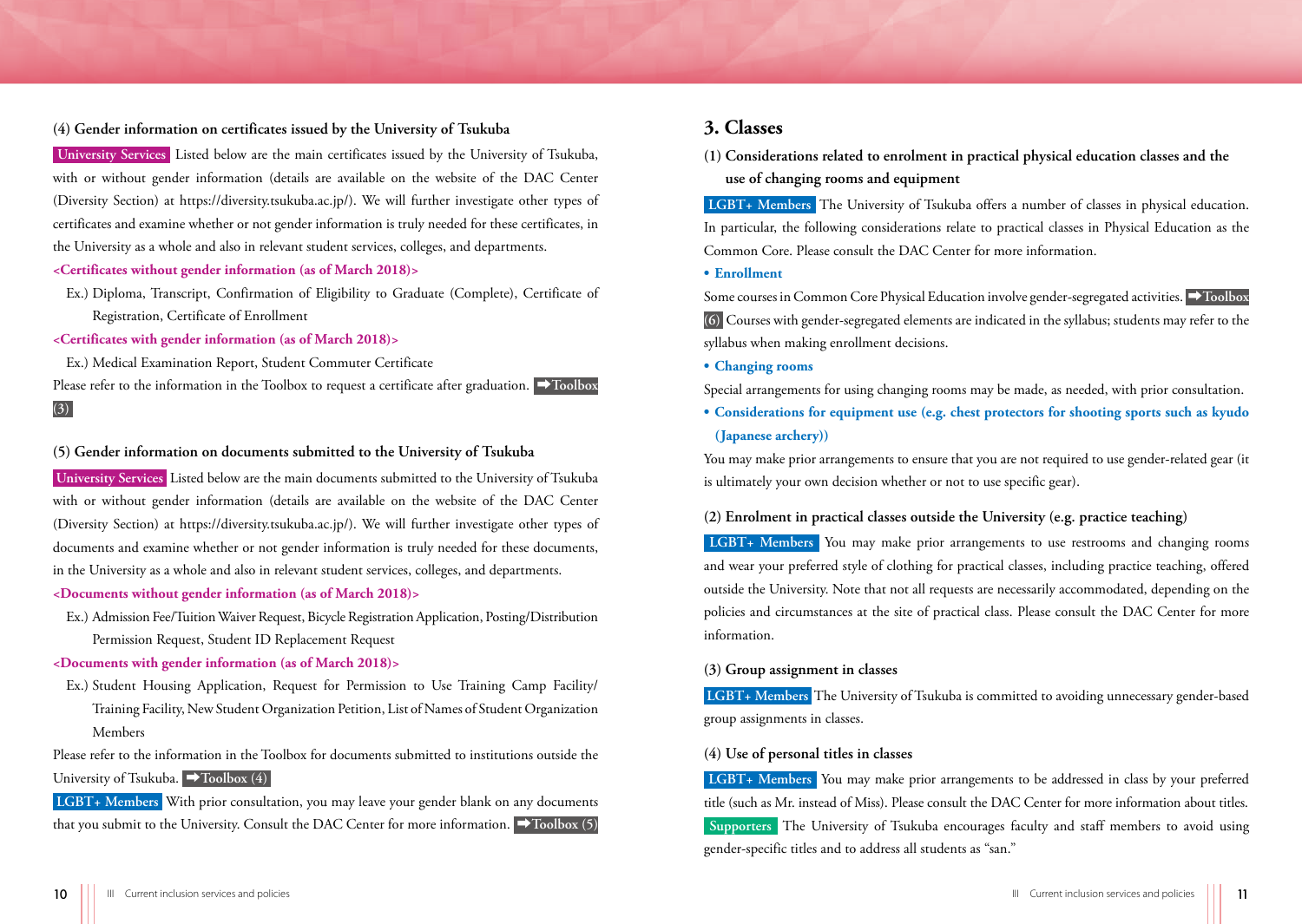#### <span id="page-6-0"></span>**4. Life on campus**

#### <span id="page-6-1"></span>**(1) Annual health examinations**

 **LGBT+ Members** As indicated in the posted schedules for annual health examinations, you may make special arrangements, as needed, to receive annual health examinations at the University of Tsukuba, with prior consultation. Please consult the DAC Center for more information.

#### <span id="page-6-2"></span>**(2) Student housing**

 **University Services** Many of the residences at the University of Tsukuba have gender-segregated buildings and units, as well as units with shared bathrooms. However, we do have buildings with bathrooms in individual rooms; some have a shared entrance and gender-segregated floors.  **LGBT+ Members** Students, including newly admitted students, may ask to be housed in a preferred residence, with prior consultation. Not all requests are necessarily accommodated, depending on individual circumstances. Please consult the DAC Center for more information.

#### <span id="page-6-3"></span>**(3) Accessible restrooms**

 **University Services** There are accessible restrooms located around the campus of the University of Tsukuba, which are accessible to anyone and everyone. The location of accessible restrooms on campus can be viewed on the University website and the website of the DAC Center Accessibility Section. Please refer to the information in the Toolbox. ➡**[Toolbox \(7\)](#page-11-4)** 

#### <span id="page-6-4"></span>**(4) Dressing and appearance at the enrollment and graduation ceremonies**

 **University Services** In an effort to advance diversity, members of the University of Tsukuba may choose the type of dress and appearance that best reflects their diverse identities when attending ceremonies, such as enrollment and graduation.

 **LGBT+ Members** Please choose the type of dress and appearance that you prefer and consider appropriate, when attending the ceremonies in question. Most attendants wear suits and hakamas, although some have worn kimonos and other ethnic costumes that reflect their identities.

#### <span id="page-6-5"></span>**5. Job search and career support**

#### <span id="page-6-6"></span>**(1) Job search and internship support**

 **University Services** The Diversity Section coordinates with Career Counseling at the DAC Center to provide counseling on job searches and internships. You may meet with a career counselor to discuss matters related to your career, including coming out during a job search or internship and concerns about your prospective workplace. Contact information for Career Counseling is listed at the end of the Guidelines.

#### <span id="page-6-7"></span>**(2) Job search for LGBT+**

 **LGBT+ Members** Needless to say, especially for LGBT+ individuals, it is important to build a career that allows you to be your true self. In addition to early career planning, sufficient preparation prior to starting a job search (for example, by finding a role model) is essential. We have designed worksheets to help with this process. ➡**[Toolbox \(8\)](#page-11-5)** If necessary, you may also see a counselor. We are here to meet your needs, based on our previous experiences.

 **Supporters** We ask faculty and staff members who support LGBT+ students to understand their unique circumstances in the job market, and to provide necessary assistance, including appropriate information and referrals to counseling services.

#### <span id="page-6-8"></span>**(3) Career support for LGBT+ at the University of Tsukuba**

 **LGBT+ Members** There are an increasing number of LGBT+-inclusive companies in Japan, as well as internationally; indicators of LGBT+ inclusion are currently being proposed. However, the actual practice of inclusion and the extent to which this culture is shared in a particular workplace depends on the company and requires extensive research. ➡**[Toolbox \(9\)](#page-12-0)** If you suffer from mental health issues and also have academic concerns, you may prefer the alternative of building your career by receiving job assistance, in addition to undertaking a standard job search. Please do not hesitate to consult the DAC Center, which provides a wide range of services.

 **University Services** The DAC Center holds lectures and seminars in collaboration with leading LGBT+-inclusive companies, not only as part of awareness efforts on campus but also to support LGBT+ individuals.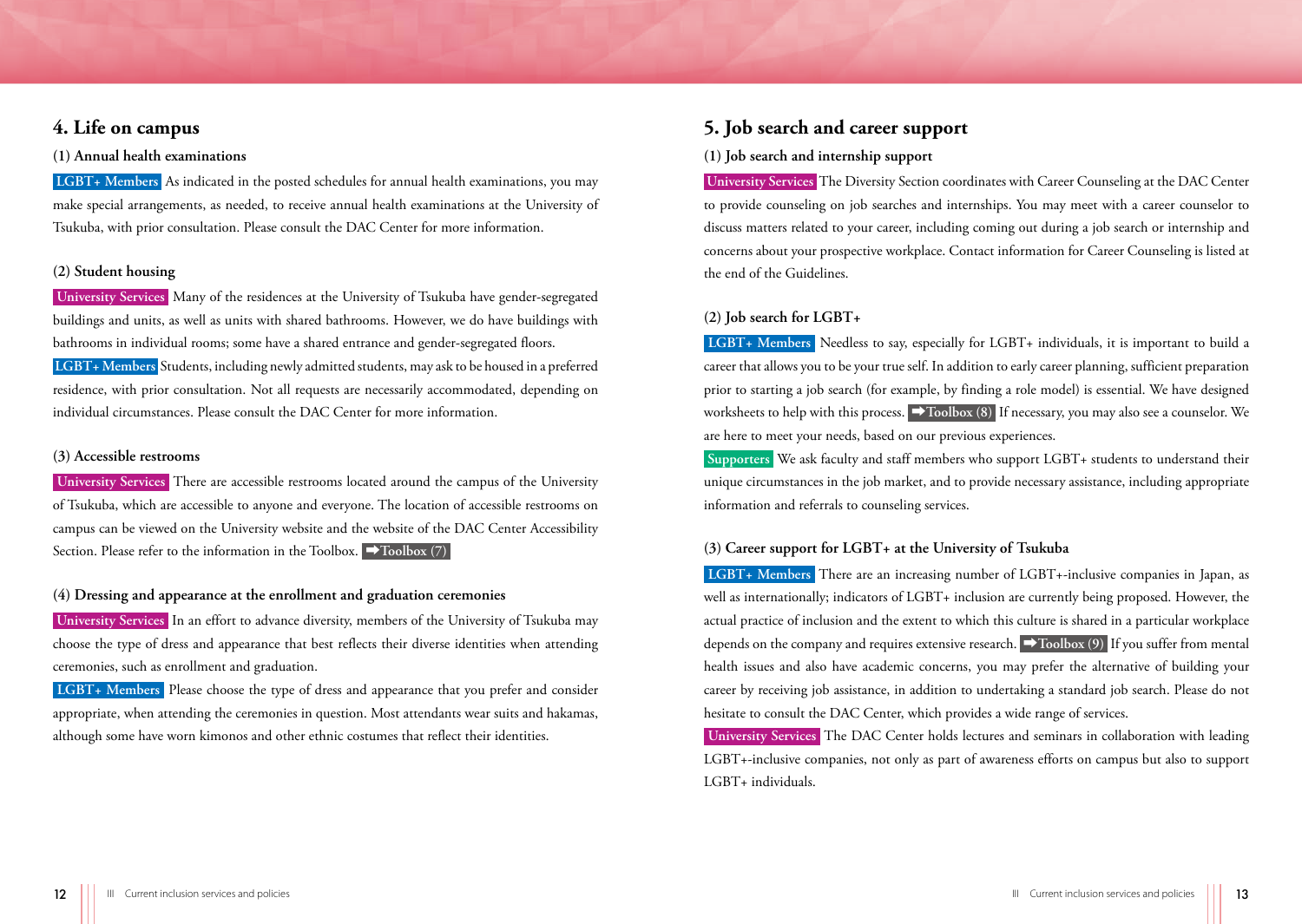#### <span id="page-7-0"></span>**6. Information for those around LGBT+ individuals, particularly in relation to the process of "coming out"**

#### <span id="page-7-1"></span>**(1) What is "coming out"?**

 **General Information** There are situations in social life where a member of a minority group faces a decision about whether or not to disclose a real identity/sexuality, which others are not yet aware of and which may never have been previously disclosed. This is referred to as "coming out". The act of coming out signifies a determination to live with dignity as a human being, as well as relief from the pain and disadvantage of not living as one's true self. It is by no means comparable to simply making a personal statement or expressing self-satisfaction as a minority individual, as people often falsely believe. In addition, individuals do not come out equally to everyone around them; they sometimes base the extent of disclosure on the individual being informed. Some people may choose not to come out at all.  $\rightarrow$ **Toolbox** (10), (11)

In a setting such as a campus, where a diverse group of people is gathered in one place, there may be occasions when people consider it necessary to come out or to make prior arrangements to come out. This process is not limited to LGBT+ members; it can be experienced by anyone who chooses to reveal an origin, belief, family, home, disability, illness, or limited time to live.

#### <span id="page-7-2"></span>**(2) Decision to disclose and information control**

 **Supporters** If a friend/colleague/student of yours has just come out to you, assume that this individual came out only to you. The choice of your friend/colleague/student is unlikely to imply unlimited disclosure or an intention to initiate unlimited disclosure. Note that the decision to disclose belongs to your friend/colleague/student and you must respect the privacy of this information. If you are wondering how to respond to such a disclosure, refer to (5) If your friend/ colleague/student comes out to you.

#### <span id="page-7-3"></span>**(3) Coming out and "outing"**

 **General Information** The act of disclosing the fact that a person has come out or further disclosing the disclosed information without that person's consent is called "outing". Outing not only violates the dignity of that person, but also causes emotional distress through intentional or unintentional discrimination. Such acts can have catastrophic outcomes, such as causing a person to commit suicide. The University of Tsukuba treats deliberate and malicious outing as harassment and takes appropriate actions. We do not tolerate outing, even with good intentions; it violates the privacy of

#### personal information. ➡**[Toolbox \(12\)](#page-12-3)**

#### <span id="page-7-4"></span>**(4) When you need to come out**

 **LGBT+ Members** When you feel the need to come out, we suggest that you take a moment to digest the situation and plan what you are going to share. We have designed a worksheet to help you through this process. ➡**[Toolbox \(13\)](#page-13-0)** 

When you are not sure how to disclose your identity/sexuality to faculty or staff members, you may meet with a counselor at the DAC Center, who will help you, in cooperation with various concerned parties, while maintaining confidentiality. You may also use our services to help you cope with being outed. Another option is to join organizations such as LGBT+ student groups to meet LGBT+ peers and supporters. The DAC Center can direct you to such organizations.

#### <span id="page-7-5"></span>**(5) If your friend/colleague/student comes out to you**

 **Supporters** You may feel confused when confronted with the coming out of your friend/colleague/ student. In such cases, it is best to accept the confidence in whatever way the friend/colleague/ student who has come out to you prefers. There are worksheets to help you through this process.  $\rightarrow$ [Toolbox \(14\),](#page-13-1) (15)

Although your friend/colleague/student may tell you "not to tell anyone," you are still permitted to talk to a counselor, who will maintain confidentiality. If you are not sure how to react to your friend/colleague/student or are troubled in any way, our services are available to you.

 **General Information** People sometimes make the mistake of assuming that the friend/colleague/ student coming out is expecting a sexual relationship or is "sexually attracted" to them. Coming out is not a form of harassment; its purpose is never to destroy the relationship you already have.

#### <span id="page-7-6"></span>**(6) How we act around LGBT+ individuals**

Needless to say, as in the case of other minorities, the way we choose to act around LGBT+ individuals has an important impact on their lives on campus. Someone who is supportive of LGBT+ individuals is referred to as an "ally," and contributes greatly in inclusion efforts. We have a worksheet to help such supporters connect with LGBT+ individuals. ➡**[Toolbox \(16\)](#page-13-3)**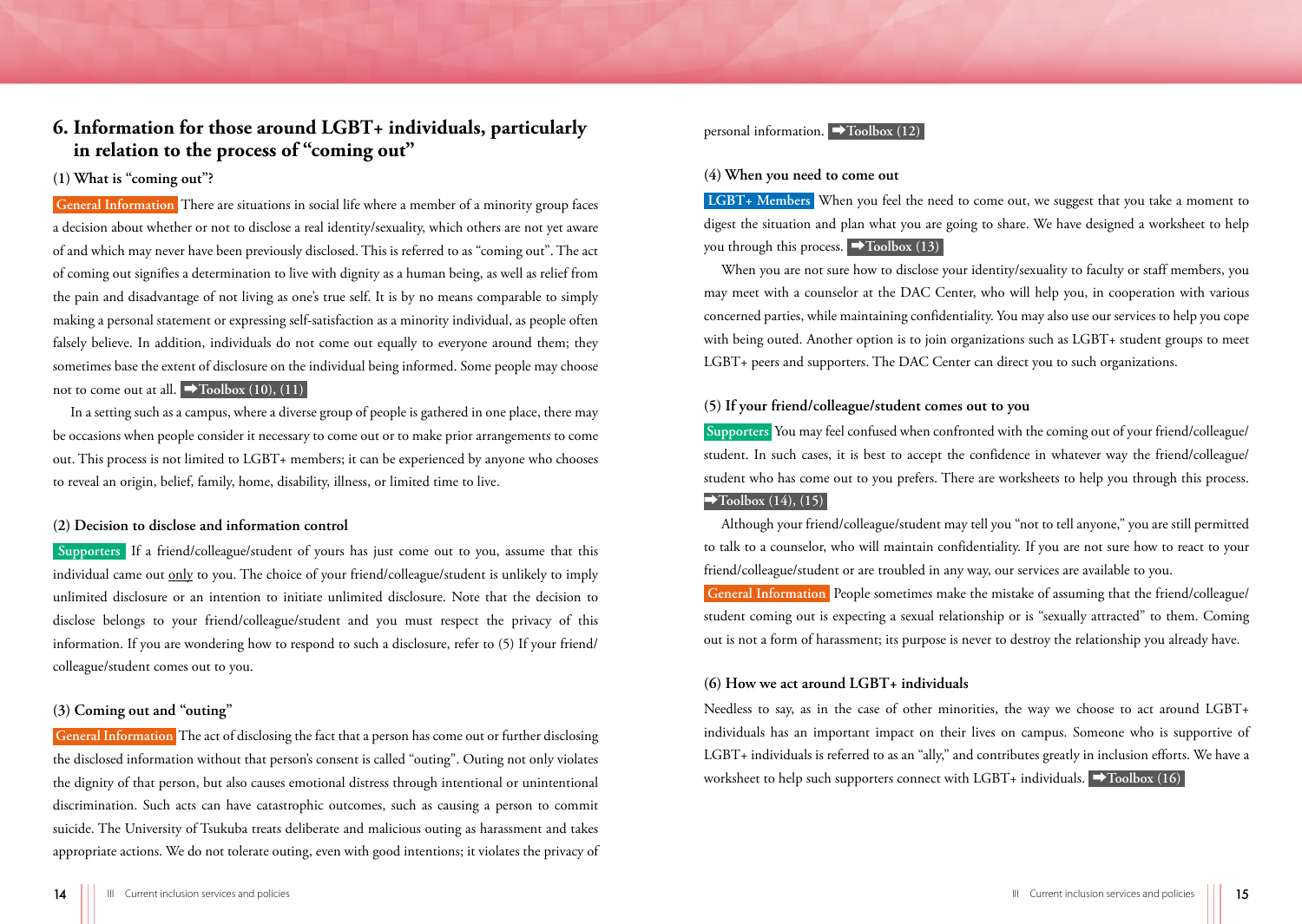## <span id="page-8-0"></span>IV **FAQs**

| LGBT+<br>(For LGBT+ members)<br>The DAC Center offers counseling and<br>Guideline 1(1)<br>$LGBT+$<br>I do not wish to write my<br>Some documents do not require you to<br>Consult the DAC<br>I wish to see a counselor as<br>consultation services pertaining to LGBT+<br>Toolbox $(1)$<br>gender on documents that<br>specify your gender if it is not necessary<br>Toolbox (4)<br>members<br>members<br>Center.<br>inclusion. Depending on the nature of your<br>a student.<br>submit to the University.<br>for the purposes of the document. Even for<br>problems and needs, we may refer you to<br>documents that do require you to specify<br>other counseling or consultation services<br>your gender (see Guideline 2 (5)), you may be<br>consultation<br>offered at the University (listed at the end of<br>allowed to leave your gender blank, with prior<br>the Guidelines) to assist you in coordinating<br>consultation.<br>with those services. Counselors will maintain<br>$LGBT+$<br>Toolbox (5)<br>I am required to submit<br>You may submit a photocopy of your<br>strict confidentiality, ensuring that you feel<br>my individual number for<br>Notification Card or Individual Number<br>members<br>safe in disclosing your personal information.<br>short-term employment on<br>Card with the information about gender and<br>Guideline 1 (2)<br>Supporters (For faculty, staff, and<br>Faculty, staff, and supporters may also use the<br>campus, but I do not wish<br>organ donation covered.<br>supporters)<br>services of the DAC Center.<br>to disclose my gender on<br>the card.<br>I wish to talk to a counselor<br>about a student who is<br>$LGBT+$<br>I wish to avoid enrolling<br>Courses in Common Core Physical<br>$LGBT+$ .<br>Toolbox $(6)$<br>members<br>in PE courses that have<br>Education that have gender-segregated<br>LGBT+<br>I need help with mental<br>Guideline 1 (3)<br>elements are indicated in the syllabus.<br>The DAC Center works in coordination<br>gender-segregated activities.<br>health problems/concerns<br>with other services, including the University<br>members<br>$LGBT+$<br>Consult the DAC<br>I have concerns about using<br>Special arrangements may be made as needed,<br>about campus life.<br>Health Center (Psychiatry) and the Student<br>members<br>changing rooms for my PE<br>with prior consultation.<br>Center.<br>Counseling Room, to respond to varying<br>classes.<br>circumstances and needs.<br>$LGBT+$<br>I do not feel comfortable<br>Special arrangements may be made as needed,<br>Consult the DAC<br>Guideline 3 (1)<br>Guideline 2 (3)<br>I do not understand why<br>For instance, for a transgender person,<br>Supporters<br>being asked to use<br>with prior consultation.<br>members<br>Center.<br>unintentional disclosure of a gender assigned<br>the way in which gender<br>equipment according to<br>information is handled is so<br>in the Family Registry that does not match<br>gender in my PE classes.<br>their gender identity is intolerable. Careful<br>important.<br>handling of gender information is thus<br>$LGBT+$<br>I am concerned about<br>Consult the DAC<br>You may make prior arrangements about<br>required.<br>whether or not I am<br>members<br>using restrooms and changing rooms and<br>Center.<br>allowed to be treated in<br>about how to dress in practical classes,<br>$LGBT+$<br>Consult the DAC<br>Guideline 2 (1)<br>On campus, I wish to use<br>The University may permit a change of name<br>accordance with my gender<br>including practice teaching, offered outside<br>my preferred name, which<br>on the school register to one that corresponds<br>Center. File an<br>members<br>the University. Note that this depends on<br>identity in off-campus<br>corresponds to my gender<br>to your gender identity.<br>application. Students<br>practical classes, including<br>the policies and circumstances at the site of<br>are responsible for any<br>identity.<br>practice teaching.<br>practical class.<br>disadvantages incurred.<br>$LGBT+$<br>Apply for a name<br>I do not wish to be assigned<br>The University is committed to avoiding<br>change in the Family<br>members<br>to groups in classes by<br>unnecessary gender-based group assignment<br>Registry.<br>gender.<br>in classes.<br>$LGBT+$<br>Consult the DAC<br>$LGBT+$<br>Consult the DAC<br>Guideline 2 (2)<br>I feel uncomfortable being<br>You may make prior arrangements to be<br>I wish to identify as a<br>A change of gender on the school register is<br>permitted only when it is associated with a<br>addressed in class by a<br>different gender on campus.<br>members<br>members<br>Center.<br>addressed in classes by your preferred title.<br>Center.<br>gender change in the Family Registry.<br>gender-specific title (such as<br>Mr. or Miss).<br>$LGBT+$<br>As a general rule, no gender information is<br>Guideline 2 (3)<br>I do not wish to have my<br>gender included on any list<br>included in lists of names that are handed<br>$LGBT+$<br>I feel uncomfortable<br>Consult the DAC<br>members<br>Special arrangements may be made as needed,<br>of names.<br>out or posted.<br>receiving health<br>with prior consultation.<br>members<br>Center.<br>examinations with peers<br>$LGBT+$<br>I am concerned that<br>Gender information on TWINS is only<br>Guideline 2 (3)<br>whose gender is different<br>my gender information<br>accessible to faculty members who are<br>members<br>from my gender identity.<br>is accessible to a large<br>supervisors or college/department heads and<br>$LGBT+$<br>I do not wish to live with<br>Special arrangements may be made as needed, Consult the DAC<br>Guideline 4 (2)<br>number of faculty and staff<br>to staff members at the Registrar's Office and<br>members.<br>Student Services.<br>members<br>peers whose gender is<br>with prior consultation.<br>Center.<br>different from my gender<br>$LGBT+$<br>I do not wish to have<br>The main certificates, including the Diploma,<br>Guideline 2 (4)<br>identity.<br>Transcript, Confirmation of Eligibility<br>members<br>my gender written on<br>to Graduate (Complete), Certificate of<br>Registration, and Certificate of Enrollment<br>$LGBT+$<br>Consult the DAC<br>certificates issued by the<br>I feel uncomfortable sharing<br>There are accessible restrooms on campus,<br>University.<br>members<br>restrooms with peers whose<br>which are accessible to anyone and everyone,<br>Center.<br>Toolbox $(7)$<br>do not include gender information.<br>gender is different from my<br>regardless of gender.<br>The Medical Examination Report and<br>gender identity.<br>Student Commuter Certificate do include<br>$LGBT+$<br>I wonder if I am allowed<br>Members of the University may choose the<br>gender information.<br>type of dress and appearance that best reflects<br>members<br>to dress in accordance<br>$LGBT+$<br>If you change your name to one that<br>Consult the DAC<br>Toolbox (3)<br>I wish to change my name<br>with my gender identity at<br>their diverse identities at enrollment and<br>corresponds to your gender identity (for<br>Center. A Proof of<br>and the way it is written<br>members<br>enrollment and graduation<br>graduation ceremonies. Please choose the type<br>Name Change (such<br>example, following a diagnosis of gender<br>of dress and appearance that you prefer and<br>on certificates issued by the<br>ceremonies.<br>as a Family Registry<br>University after I graduate.<br>dysphoria), you may request a change of<br>consider appropriate for these events.<br>Certificate) and a<br>name on your certificates.<br><b>Petition for Application</b><br>are required for a<br>first-time request,<br>in addition to the<br><b>Certificate Request</b><br>IV FAQs<br>IV FAQs<br>16 | Intended<br>for | Problems and/or needs | University services | Requirements and<br>conditions (if any) | References |  | Intended<br>for | Problems and/or needs | University services | Requirements and<br>conditions (if any) | References      |
|-------------------------------------------------------------------------------------------------------------------------------------------------------------------------------------------------------------------------------------------------------------------------------------------------------------------------------------------------------------------------------------------------------------------------------------------------------------------------------------------------------------------------------------------------------------------------------------------------------------------------------------------------------------------------------------------------------------------------------------------------------------------------------------------------------------------------------------------------------------------------------------------------------------------------------------------------------------------------------------------------------------------------------------------------------------------------------------------------------------------------------------------------------------------------------------------------------------------------------------------------------------------------------------------------------------------------------------------------------------------------------------------------------------------------------------------------------------------------------------------------------------------------------------------------------------------------------------------------------------------------------------------------------------------------------------------------------------------------------------------------------------------------------------------------------------------------------------------------------------------------------------------------------------------------------------------------------------------------------------------------------------------------------------------------------------------------------------------------------------------------------------------------------------------------------------------------------------------------------------------------------------------------------------------------------------------------------------------------------------------------------------------------------------------------------------------------------------------------------------------------------------------------------------------------------------------------------------------------------------------------------------------------------------------------------------------------------------------------------------------------------------------------------------------------------------------------------------------------------------------------------------------------------------------------------------------------------------------------------------------------------------------------------------------------------------------------------------------------------------------------------------------------------------------------------------------------------------------------------------------------------------------------------------------------------------------------------------------------------------------------------------------------------------------------------------------------------------------------------------------------------------------------------------------------------------------------------------------------------------------------------------------------------------------------------------------------------------------------------------------------------------------------------------------------------------------------------------------------------------------------------------------------------------------------------------------------------------------------------------------------------------------------------------------------------------------------------------------------------------------------------------------------------------------------------------------------------------------------------------------------------------------------------------------------------------------------------------------------------------------------------------------------------------------------------------------------------------------------------------------------------------------------------------------------------------------------------------------------------------------------------------------------------------------------------------------------------------------------------------------------------------------------------------------------------------------------------------------------------------------------------------------------------------------------------------------------------------------------------------------------------------------------------------------------------------------------------------------------------------------------------------------------------------------------------------------------------------------------------------------------------------------------------------------------------------------------------------------------------------------------------------------------------------------------------------------------------------------------------------------------------------------------------------------------------------------------------------------------------------------------------------------------------------------------------------------------------------------------------------------------------------------------------------------------------------------------------------------------------------------------------------------------------------------------------------------------------------------------------------------------------------------------------------------------------------------------------------------------------------------------------------------------------------------------------------------------------------------------------------------------------------------------------------------------------------------------------------------------------------------------------------------------------------------------------------------------------------------------------------------------------------------------------------------------------------------------------------------------------------------------------------------------------------------------------------------------------------------------------------------------------------------------------------------------------------------------------------------------------------------------------------------------------------------------------------------------------------------------------------------------------------------------------------------------------------------------------------------------------------------------------------------------------------------------------------------------------------------------------------------------------------------------------------------------------------------------------------------------------------------------------------------------------------------------------------------------------------------------------------------------------------------------------------------------------------------------------------------------------------------------------------------------------------------------------------------------------------------------------------------------------------------------------------------------------------------------------------------------------------------------------------|-----------------|-----------------------|---------------------|-----------------------------------------|------------|--|-----------------|-----------------------|---------------------|-----------------------------------------|-----------------|
|                                                                                                                                                                                                                                                                                                                                                                                                                                                                                                                                                                                                                                                                                                                                                                                                                                                                                                                                                                                                                                                                                                                                                                                                                                                                                                                                                                                                                                                                                                                                                                                                                                                                                                                                                                                                                                                                                                                                                                                                                                                                                                                                                                                                                                                                                                                                                                                                                                                                                                                                                                                                                                                                                                                                                                                                                                                                                                                                                                                                                                                                                                                                                                                                                                                                                                                                                                                                                                                                                                                                                                                                                                                                                                                                                                                                                                                                                                                                                                                                                                                                                                                                                                                                                                                                                                                                                                                                                                                                                                                                                                                                                                                                                                                                                                                                                                                                                                                                                                                                                                                                                                                                                                                                                                                                                                                                                                                                                                                                                                                                                                                                                                                                                                                                                                                                                                                                                                                                                                                                                                                                                                                                                                                                                                                                                                                                                                                                                                                                                                                                                                                                                                                                                                                                                                                                                                                                                                                                                                                                                                                                                                                                                                                                                                                                                                                                                                                                                                                                                                                                                                                                                                                                                                                                                                                                                                                                                     |                 |                       |                     |                                         |            |  |                 |                       |                     | Guideline 2 (5)                         |                 |
|                                                                                                                                                                                                                                                                                                                                                                                                                                                                                                                                                                                                                                                                                                                                                                                                                                                                                                                                                                                                                                                                                                                                                                                                                                                                                                                                                                                                                                                                                                                                                                                                                                                                                                                                                                                                                                                                                                                                                                                                                                                                                                                                                                                                                                                                                                                                                                                                                                                                                                                                                                                                                                                                                                                                                                                                                                                                                                                                                                                                                                                                                                                                                                                                                                                                                                                                                                                                                                                                                                                                                                                                                                                                                                                                                                                                                                                                                                                                                                                                                                                                                                                                                                                                                                                                                                                                                                                                                                                                                                                                                                                                                                                                                                                                                                                                                                                                                                                                                                                                                                                                                                                                                                                                                                                                                                                                                                                                                                                                                                                                                                                                                                                                                                                                                                                                                                                                                                                                                                                                                                                                                                                                                                                                                                                                                                                                                                                                                                                                                                                                                                                                                                                                                                                                                                                                                                                                                                                                                                                                                                                                                                                                                                                                                                                                                                                                                                                                                                                                                                                                                                                                                                                                                                                                                                                                                                                                                     |                 |                       |                     |                                         |            |  |                 |                       |                     |                                         |                 |
|                                                                                                                                                                                                                                                                                                                                                                                                                                                                                                                                                                                                                                                                                                                                                                                                                                                                                                                                                                                                                                                                                                                                                                                                                                                                                                                                                                                                                                                                                                                                                                                                                                                                                                                                                                                                                                                                                                                                                                                                                                                                                                                                                                                                                                                                                                                                                                                                                                                                                                                                                                                                                                                                                                                                                                                                                                                                                                                                                                                                                                                                                                                                                                                                                                                                                                                                                                                                                                                                                                                                                                                                                                                                                                                                                                                                                                                                                                                                                                                                                                                                                                                                                                                                                                                                                                                                                                                                                                                                                                                                                                                                                                                                                                                                                                                                                                                                                                                                                                                                                                                                                                                                                                                                                                                                                                                                                                                                                                                                                                                                                                                                                                                                                                                                                                                                                                                                                                                                                                                                                                                                                                                                                                                                                                                                                                                                                                                                                                                                                                                                                                                                                                                                                                                                                                                                                                                                                                                                                                                                                                                                                                                                                                                                                                                                                                                                                                                                                                                                                                                                                                                                                                                                                                                                                                                                                                                                                     |                 |                       |                     |                                         |            |  |                 |                       |                     |                                         | Guideline 3 (1) |
|                                                                                                                                                                                                                                                                                                                                                                                                                                                                                                                                                                                                                                                                                                                                                                                                                                                                                                                                                                                                                                                                                                                                                                                                                                                                                                                                                                                                                                                                                                                                                                                                                                                                                                                                                                                                                                                                                                                                                                                                                                                                                                                                                                                                                                                                                                                                                                                                                                                                                                                                                                                                                                                                                                                                                                                                                                                                                                                                                                                                                                                                                                                                                                                                                                                                                                                                                                                                                                                                                                                                                                                                                                                                                                                                                                                                                                                                                                                                                                                                                                                                                                                                                                                                                                                                                                                                                                                                                                                                                                                                                                                                                                                                                                                                                                                                                                                                                                                                                                                                                                                                                                                                                                                                                                                                                                                                                                                                                                                                                                                                                                                                                                                                                                                                                                                                                                                                                                                                                                                                                                                                                                                                                                                                                                                                                                                                                                                                                                                                                                                                                                                                                                                                                                                                                                                                                                                                                                                                                                                                                                                                                                                                                                                                                                                                                                                                                                                                                                                                                                                                                                                                                                                                                                                                                                                                                                                                                     |                 |                       |                     |                                         |            |  |                 |                       |                     |                                         | Guideline 3 (1) |
|                                                                                                                                                                                                                                                                                                                                                                                                                                                                                                                                                                                                                                                                                                                                                                                                                                                                                                                                                                                                                                                                                                                                                                                                                                                                                                                                                                                                                                                                                                                                                                                                                                                                                                                                                                                                                                                                                                                                                                                                                                                                                                                                                                                                                                                                                                                                                                                                                                                                                                                                                                                                                                                                                                                                                                                                                                                                                                                                                                                                                                                                                                                                                                                                                                                                                                                                                                                                                                                                                                                                                                                                                                                                                                                                                                                                                                                                                                                                                                                                                                                                                                                                                                                                                                                                                                                                                                                                                                                                                                                                                                                                                                                                                                                                                                                                                                                                                                                                                                                                                                                                                                                                                                                                                                                                                                                                                                                                                                                                                                                                                                                                                                                                                                                                                                                                                                                                                                                                                                                                                                                                                                                                                                                                                                                                                                                                                                                                                                                                                                                                                                                                                                                                                                                                                                                                                                                                                                                                                                                                                                                                                                                                                                                                                                                                                                                                                                                                                                                                                                                                                                                                                                                                                                                                                                                                                                                                                     |                 |                       |                     |                                         |            |  |                 |                       |                     |                                         |                 |
|                                                                                                                                                                                                                                                                                                                                                                                                                                                                                                                                                                                                                                                                                                                                                                                                                                                                                                                                                                                                                                                                                                                                                                                                                                                                                                                                                                                                                                                                                                                                                                                                                                                                                                                                                                                                                                                                                                                                                                                                                                                                                                                                                                                                                                                                                                                                                                                                                                                                                                                                                                                                                                                                                                                                                                                                                                                                                                                                                                                                                                                                                                                                                                                                                                                                                                                                                                                                                                                                                                                                                                                                                                                                                                                                                                                                                                                                                                                                                                                                                                                                                                                                                                                                                                                                                                                                                                                                                                                                                                                                                                                                                                                                                                                                                                                                                                                                                                                                                                                                                                                                                                                                                                                                                                                                                                                                                                                                                                                                                                                                                                                                                                                                                                                                                                                                                                                                                                                                                                                                                                                                                                                                                                                                                                                                                                                                                                                                                                                                                                                                                                                                                                                                                                                                                                                                                                                                                                                                                                                                                                                                                                                                                                                                                                                                                                                                                                                                                                                                                                                                                                                                                                                                                                                                                                                                                                                                                     |                 |                       |                     |                                         |            |  |                 |                       |                     |                                         |                 |
|                                                                                                                                                                                                                                                                                                                                                                                                                                                                                                                                                                                                                                                                                                                                                                                                                                                                                                                                                                                                                                                                                                                                                                                                                                                                                                                                                                                                                                                                                                                                                                                                                                                                                                                                                                                                                                                                                                                                                                                                                                                                                                                                                                                                                                                                                                                                                                                                                                                                                                                                                                                                                                                                                                                                                                                                                                                                                                                                                                                                                                                                                                                                                                                                                                                                                                                                                                                                                                                                                                                                                                                                                                                                                                                                                                                                                                                                                                                                                                                                                                                                                                                                                                                                                                                                                                                                                                                                                                                                                                                                                                                                                                                                                                                                                                                                                                                                                                                                                                                                                                                                                                                                                                                                                                                                                                                                                                                                                                                                                                                                                                                                                                                                                                                                                                                                                                                                                                                                                                                                                                                                                                                                                                                                                                                                                                                                                                                                                                                                                                                                                                                                                                                                                                                                                                                                                                                                                                                                                                                                                                                                                                                                                                                                                                                                                                                                                                                                                                                                                                                                                                                                                                                                                                                                                                                                                                                                                     |                 |                       |                     |                                         |            |  |                 |                       |                     | Guideline 3 (2)                         |                 |
|                                                                                                                                                                                                                                                                                                                                                                                                                                                                                                                                                                                                                                                                                                                                                                                                                                                                                                                                                                                                                                                                                                                                                                                                                                                                                                                                                                                                                                                                                                                                                                                                                                                                                                                                                                                                                                                                                                                                                                                                                                                                                                                                                                                                                                                                                                                                                                                                                                                                                                                                                                                                                                                                                                                                                                                                                                                                                                                                                                                                                                                                                                                                                                                                                                                                                                                                                                                                                                                                                                                                                                                                                                                                                                                                                                                                                                                                                                                                                                                                                                                                                                                                                                                                                                                                                                                                                                                                                                                                                                                                                                                                                                                                                                                                                                                                                                                                                                                                                                                                                                                                                                                                                                                                                                                                                                                                                                                                                                                                                                                                                                                                                                                                                                                                                                                                                                                                                                                                                                                                                                                                                                                                                                                                                                                                                                                                                                                                                                                                                                                                                                                                                                                                                                                                                                                                                                                                                                                                                                                                                                                                                                                                                                                                                                                                                                                                                                                                                                                                                                                                                                                                                                                                                                                                                                                                                                                                                     |                 |                       |                     |                                         |            |  |                 |                       |                     |                                         | Guideline 3 (3) |
|                                                                                                                                                                                                                                                                                                                                                                                                                                                                                                                                                                                                                                                                                                                                                                                                                                                                                                                                                                                                                                                                                                                                                                                                                                                                                                                                                                                                                                                                                                                                                                                                                                                                                                                                                                                                                                                                                                                                                                                                                                                                                                                                                                                                                                                                                                                                                                                                                                                                                                                                                                                                                                                                                                                                                                                                                                                                                                                                                                                                                                                                                                                                                                                                                                                                                                                                                                                                                                                                                                                                                                                                                                                                                                                                                                                                                                                                                                                                                                                                                                                                                                                                                                                                                                                                                                                                                                                                                                                                                                                                                                                                                                                                                                                                                                                                                                                                                                                                                                                                                                                                                                                                                                                                                                                                                                                                                                                                                                                                                                                                                                                                                                                                                                                                                                                                                                                                                                                                                                                                                                                                                                                                                                                                                                                                                                                                                                                                                                                                                                                                                                                                                                                                                                                                                                                                                                                                                                                                                                                                                                                                                                                                                                                                                                                                                                                                                                                                                                                                                                                                                                                                                                                                                                                                                                                                                                                                                     |                 |                       |                     |                                         |            |  |                 |                       |                     |                                         | Guideline 3 (4) |
|                                                                                                                                                                                                                                                                                                                                                                                                                                                                                                                                                                                                                                                                                                                                                                                                                                                                                                                                                                                                                                                                                                                                                                                                                                                                                                                                                                                                                                                                                                                                                                                                                                                                                                                                                                                                                                                                                                                                                                                                                                                                                                                                                                                                                                                                                                                                                                                                                                                                                                                                                                                                                                                                                                                                                                                                                                                                                                                                                                                                                                                                                                                                                                                                                                                                                                                                                                                                                                                                                                                                                                                                                                                                                                                                                                                                                                                                                                                                                                                                                                                                                                                                                                                                                                                                                                                                                                                                                                                                                                                                                                                                                                                                                                                                                                                                                                                                                                                                                                                                                                                                                                                                                                                                                                                                                                                                                                                                                                                                                                                                                                                                                                                                                                                                                                                                                                                                                                                                                                                                                                                                                                                                                                                                                                                                                                                                                                                                                                                                                                                                                                                                                                                                                                                                                                                                                                                                                                                                                                                                                                                                                                                                                                                                                                                                                                                                                                                                                                                                                                                                                                                                                                                                                                                                                                                                                                                                                     |                 |                       |                     |                                         |            |  |                 |                       |                     |                                         | Guideline 4 (1) |
|                                                                                                                                                                                                                                                                                                                                                                                                                                                                                                                                                                                                                                                                                                                                                                                                                                                                                                                                                                                                                                                                                                                                                                                                                                                                                                                                                                                                                                                                                                                                                                                                                                                                                                                                                                                                                                                                                                                                                                                                                                                                                                                                                                                                                                                                                                                                                                                                                                                                                                                                                                                                                                                                                                                                                                                                                                                                                                                                                                                                                                                                                                                                                                                                                                                                                                                                                                                                                                                                                                                                                                                                                                                                                                                                                                                                                                                                                                                                                                                                                                                                                                                                                                                                                                                                                                                                                                                                                                                                                                                                                                                                                                                                                                                                                                                                                                                                                                                                                                                                                                                                                                                                                                                                                                                                                                                                                                                                                                                                                                                                                                                                                                                                                                                                                                                                                                                                                                                                                                                                                                                                                                                                                                                                                                                                                                                                                                                                                                                                                                                                                                                                                                                                                                                                                                                                                                                                                                                                                                                                                                                                                                                                                                                                                                                                                                                                                                                                                                                                                                                                                                                                                                                                                                                                                                                                                                                                                     |                 |                       |                     |                                         |            |  |                 |                       |                     |                                         |                 |
|                                                                                                                                                                                                                                                                                                                                                                                                                                                                                                                                                                                                                                                                                                                                                                                                                                                                                                                                                                                                                                                                                                                                                                                                                                                                                                                                                                                                                                                                                                                                                                                                                                                                                                                                                                                                                                                                                                                                                                                                                                                                                                                                                                                                                                                                                                                                                                                                                                                                                                                                                                                                                                                                                                                                                                                                                                                                                                                                                                                                                                                                                                                                                                                                                                                                                                                                                                                                                                                                                                                                                                                                                                                                                                                                                                                                                                                                                                                                                                                                                                                                                                                                                                                                                                                                                                                                                                                                                                                                                                                                                                                                                                                                                                                                                                                                                                                                                                                                                                                                                                                                                                                                                                                                                                                                                                                                                                                                                                                                                                                                                                                                                                                                                                                                                                                                                                                                                                                                                                                                                                                                                                                                                                                                                                                                                                                                                                                                                                                                                                                                                                                                                                                                                                                                                                                                                                                                                                                                                                                                                                                                                                                                                                                                                                                                                                                                                                                                                                                                                                                                                                                                                                                                                                                                                                                                                                                                                     |                 |                       |                     |                                         |            |  |                 |                       |                     |                                         |                 |
|                                                                                                                                                                                                                                                                                                                                                                                                                                                                                                                                                                                                                                                                                                                                                                                                                                                                                                                                                                                                                                                                                                                                                                                                                                                                                                                                                                                                                                                                                                                                                                                                                                                                                                                                                                                                                                                                                                                                                                                                                                                                                                                                                                                                                                                                                                                                                                                                                                                                                                                                                                                                                                                                                                                                                                                                                                                                                                                                                                                                                                                                                                                                                                                                                                                                                                                                                                                                                                                                                                                                                                                                                                                                                                                                                                                                                                                                                                                                                                                                                                                                                                                                                                                                                                                                                                                                                                                                                                                                                                                                                                                                                                                                                                                                                                                                                                                                                                                                                                                                                                                                                                                                                                                                                                                                                                                                                                                                                                                                                                                                                                                                                                                                                                                                                                                                                                                                                                                                                                                                                                                                                                                                                                                                                                                                                                                                                                                                                                                                                                                                                                                                                                                                                                                                                                                                                                                                                                                                                                                                                                                                                                                                                                                                                                                                                                                                                                                                                                                                                                                                                                                                                                                                                                                                                                                                                                                                                     |                 |                       |                     |                                         |            |  |                 |                       |                     |                                         | Guideline 4 (3) |
|                                                                                                                                                                                                                                                                                                                                                                                                                                                                                                                                                                                                                                                                                                                                                                                                                                                                                                                                                                                                                                                                                                                                                                                                                                                                                                                                                                                                                                                                                                                                                                                                                                                                                                                                                                                                                                                                                                                                                                                                                                                                                                                                                                                                                                                                                                                                                                                                                                                                                                                                                                                                                                                                                                                                                                                                                                                                                                                                                                                                                                                                                                                                                                                                                                                                                                                                                                                                                                                                                                                                                                                                                                                                                                                                                                                                                                                                                                                                                                                                                                                                                                                                                                                                                                                                                                                                                                                                                                                                                                                                                                                                                                                                                                                                                                                                                                                                                                                                                                                                                                                                                                                                                                                                                                                                                                                                                                                                                                                                                                                                                                                                                                                                                                                                                                                                                                                                                                                                                                                                                                                                                                                                                                                                                                                                                                                                                                                                                                                                                                                                                                                                                                                                                                                                                                                                                                                                                                                                                                                                                                                                                                                                                                                                                                                                                                                                                                                                                                                                                                                                                                                                                                                                                                                                                                                                                                                                                     |                 |                       |                     |                                         |            |  |                 |                       |                     | Guideline 4 (4)                         |                 |
|                                                                                                                                                                                                                                                                                                                                                                                                                                                                                                                                                                                                                                                                                                                                                                                                                                                                                                                                                                                                                                                                                                                                                                                                                                                                                                                                                                                                                                                                                                                                                                                                                                                                                                                                                                                                                                                                                                                                                                                                                                                                                                                                                                                                                                                                                                                                                                                                                                                                                                                                                                                                                                                                                                                                                                                                                                                                                                                                                                                                                                                                                                                                                                                                                                                                                                                                                                                                                                                                                                                                                                                                                                                                                                                                                                                                                                                                                                                                                                                                                                                                                                                                                                                                                                                                                                                                                                                                                                                                                                                                                                                                                                                                                                                                                                                                                                                                                                                                                                                                                                                                                                                                                                                                                                                                                                                                                                                                                                                                                                                                                                                                                                                                                                                                                                                                                                                                                                                                                                                                                                                                                                                                                                                                                                                                                                                                                                                                                                                                                                                                                                                                                                                                                                                                                                                                                                                                                                                                                                                                                                                                                                                                                                                                                                                                                                                                                                                                                                                                                                                                                                                                                                                                                                                                                                                                                                                                                     |                 |                       |                     |                                         |            |  |                 |                       |                     |                                         |                 |
|                                                                                                                                                                                                                                                                                                                                                                                                                                                                                                                                                                                                                                                                                                                                                                                                                                                                                                                                                                                                                                                                                                                                                                                                                                                                                                                                                                                                                                                                                                                                                                                                                                                                                                                                                                                                                                                                                                                                                                                                                                                                                                                                                                                                                                                                                                                                                                                                                                                                                                                                                                                                                                                                                                                                                                                                                                                                                                                                                                                                                                                                                                                                                                                                                                                                                                                                                                                                                                                                                                                                                                                                                                                                                                                                                                                                                                                                                                                                                                                                                                                                                                                                                                                                                                                                                                                                                                                                                                                                                                                                                                                                                                                                                                                                                                                                                                                                                                                                                                                                                                                                                                                                                                                                                                                                                                                                                                                                                                                                                                                                                                                                                                                                                                                                                                                                                                                                                                                                                                                                                                                                                                                                                                                                                                                                                                                                                                                                                                                                                                                                                                                                                                                                                                                                                                                                                                                                                                                                                                                                                                                                                                                                                                                                                                                                                                                                                                                                                                                                                                                                                                                                                                                                                                                                                                                                                                                                                     |                 |                       |                     |                                         |            |  |                 |                       |                     |                                         |                 |
|                                                                                                                                                                                                                                                                                                                                                                                                                                                                                                                                                                                                                                                                                                                                                                                                                                                                                                                                                                                                                                                                                                                                                                                                                                                                                                                                                                                                                                                                                                                                                                                                                                                                                                                                                                                                                                                                                                                                                                                                                                                                                                                                                                                                                                                                                                                                                                                                                                                                                                                                                                                                                                                                                                                                                                                                                                                                                                                                                                                                                                                                                                                                                                                                                                                                                                                                                                                                                                                                                                                                                                                                                                                                                                                                                                                                                                                                                                                                                                                                                                                                                                                                                                                                                                                                                                                                                                                                                                                                                                                                                                                                                                                                                                                                                                                                                                                                                                                                                                                                                                                                                                                                                                                                                                                                                                                                                                                                                                                                                                                                                                                                                                                                                                                                                                                                                                                                                                                                                                                                                                                                                                                                                                                                                                                                                                                                                                                                                                                                                                                                                                                                                                                                                                                                                                                                                                                                                                                                                                                                                                                                                                                                                                                                                                                                                                                                                                                                                                                                                                                                                                                                                                                                                                                                                                                                                                                                                     |                 |                       |                     |                                         |            |  |                 |                       |                     |                                         |                 |

|                | Intended<br>for    | Problems and/or needs                                                                                                                                                                | University services                                                                                                                                                                                                                                                                              | <b>Requirements and</b><br>conditions (if any) | <b>References</b>                |
|----------------|--------------------|--------------------------------------------------------------------------------------------------------------------------------------------------------------------------------------|--------------------------------------------------------------------------------------------------------------------------------------------------------------------------------------------------------------------------------------------------------------------------------------------------|------------------------------------------------|----------------------------------|
|                | $LGBT+$<br>members | I do not wish to write my<br>gender on documents that I<br>submit to the University.                                                                                                 | Some documents do not require you to<br>specify your gender if it is not necessary<br>for the purposes of the document. Even for<br>documents that do require you to specify<br>your gender (see Guideline 2 (5)), you may be<br>allowed to leave your gender blank, with prior<br>consultation. | Consult the DAC<br>Center.                     | Guideline 2 (5)<br>Toolbox $(4)$ |
|                | $LGBT+$<br>members | I am required to submit<br>my individual number for<br>short-term employment on<br>campus, but I do not wish<br>to disclose my gender on<br>the card.                                | You may submit a photocopy of your<br>Notification Card or Individual Number<br>Card with the information about gender and<br>organ donation covered.                                                                                                                                            |                                                | Toolbox (5)                      |
|                | $LGBT+$<br>members | I wish to avoid enrolling<br>in PE courses that have<br>gender-segregated activities.                                                                                                | Courses in Common Core Physical<br>Education that have gender-segregated<br>elements are indicated in the syllabus.                                                                                                                                                                              |                                                | Guideline 3 (1)<br>Toolbox $(6)$ |
|                | $LGBT+$<br>members | I have concerns about using<br>changing rooms for my PE<br>classes.                                                                                                                  | Special arrangements may be made as needed,<br>with prior consultation.                                                                                                                                                                                                                          | Consult the DAC<br>Center.                     | Guideline 3 (1)                  |
|                | $LGBT+$<br>members | I do not feel comfortable<br>being asked to use<br>equipment according to<br>gender in my PE classes.                                                                                | Special arrangements may be made as needed,<br>with prior consultation.                                                                                                                                                                                                                          | Consult the DAC<br>Center.                     | Guideline 3 (1)                  |
|                | $LGBT+$<br>members | I am concerned about<br>whether or not I am<br>allowed to be treated in<br>accordance with my gender<br>identity in off-campus<br>practical classes, including<br>practice teaching. | You may make prior arrangements about<br>using restrooms and changing rooms and<br>about how to dress in practical classes,<br>including practice teaching, offered outside<br>the University. Note that this depends on<br>the policies and circumstances at the site of<br>practical class.    | Consult the DAC<br>Center.                     | Guideline 3 (2)                  |
|                | $LGBT+$<br>members | I do not wish to be assigned<br>to groups in classes by<br>gender.                                                                                                                   | The University is committed to avoiding<br>unnecessary gender-based group assignment<br>in classes.                                                                                                                                                                                              |                                                | Guideline 3 (3)                  |
|                | $LGRT+$<br>members | I feel uncomfortable being<br>addressed in class by a<br>gender-specific title (such as<br>Mr. or Miss).                                                                             | You may make prior arrangements to be<br>addressed in classes by your preferred title.                                                                                                                                                                                                           | Consult the DAC<br>Center.                     | Guideline 3 (4)                  |
|                | $LGRT+$<br>members | I feel uncomfortable<br>receiving health<br>examinations with peers<br>whose gender is different<br>from my gender identity.                                                         | Special arrangements may be made as needed,<br>with prior consultation.                                                                                                                                                                                                                          | Consult the DAC<br>Center.                     | Guideline 4 (1)                  |
|                | $LGBT+$<br>members | I do not wish to live with<br>peers whose gender is<br>different from my gender<br>identity.                                                                                         | Special arrangements may be made as needed,<br>with prior consultation.                                                                                                                                                                                                                          | Consult the DAC<br>Center.                     | Guideline 4 (2)                  |
| Life on campus | $LGBT+$<br>members | I feel uncomfortable sharing<br>restrooms with peers whose<br>gender is different from my<br>gender identity.                                                                        | There are accessible restrooms on campus,<br>which are accessible to anyone and everyone,<br>regardless of gender.                                                                                                                                                                               | Consult the DAC<br>Center.                     | Guideline 4 (3)<br>Toolbox (7)   |
|                | $LGBT+$<br>members | I wonder if I am allowed<br>to dress in accordance<br>with my gender identity at<br>enrollment and graduation<br>ceremonies.                                                         | Members of the University may choose the<br>type of dress and appearance that best reflects<br>their diverse identities at enrollment and<br>graduation ceremonies. Please choose the type<br>of dress and appearance that you prefer and<br>consider appropriate for these events.              |                                                | Guideline 4 (4)                  |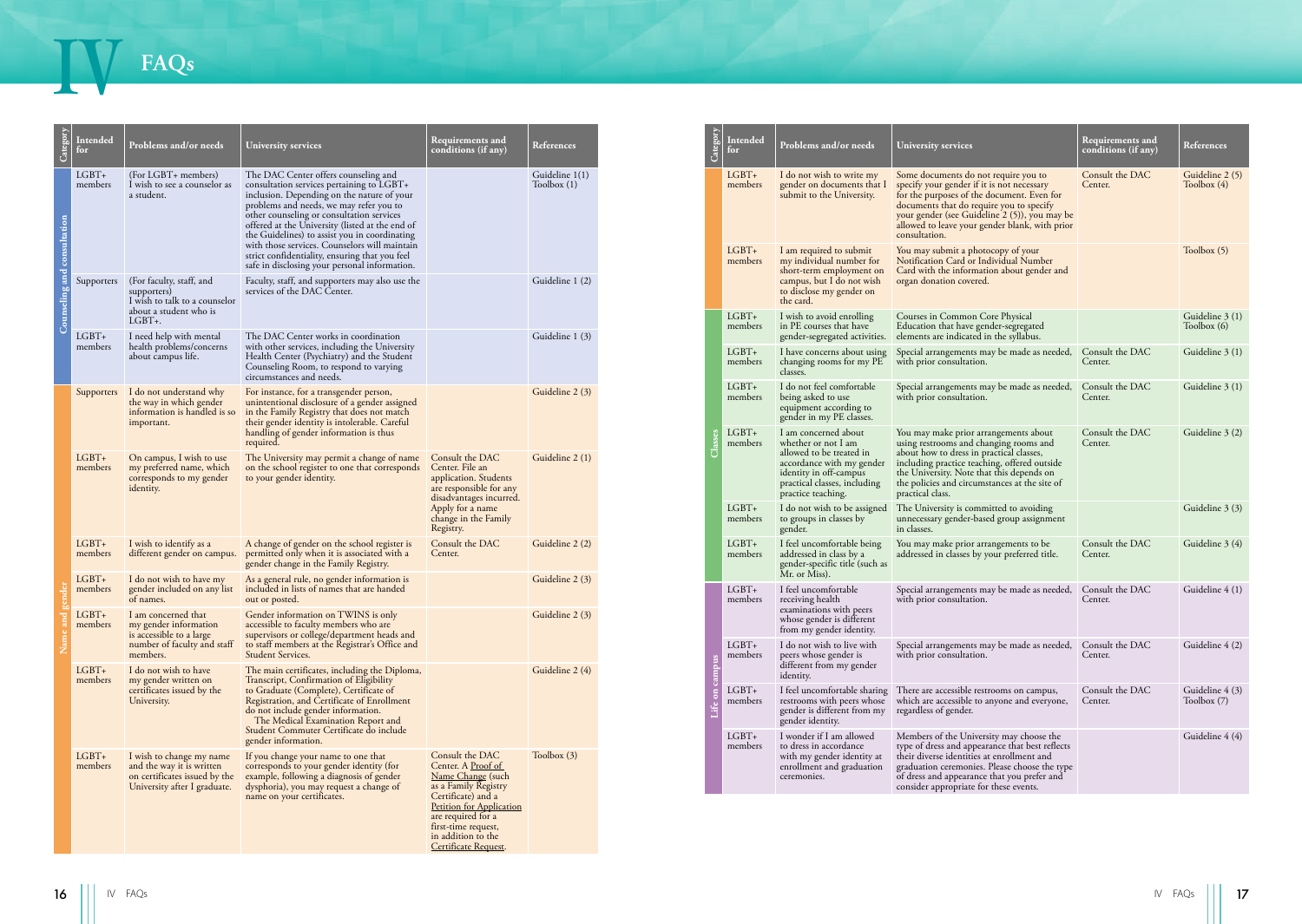| Category   | Intended<br>for    | Problems and/or needs                                                                                            | University services                                                                                                                                                                                                                                                                                                                                                                                                                                                                                                                           | <b>Requirements and</b><br>conditions (if any) | References                      |
|------------|--------------------|------------------------------------------------------------------------------------------------------------------|-----------------------------------------------------------------------------------------------------------------------------------------------------------------------------------------------------------------------------------------------------------------------------------------------------------------------------------------------------------------------------------------------------------------------------------------------------------------------------------------------------------------------------------------------|------------------------------------------------|---------------------------------|
| lob search | $LGBT+$<br>members | I want to see a counselor<br>about searching for a job as<br>an LGBT+ person.                                    | You may talk to a DAC Center counselor,<br>who will work in coordination with Career<br>Counseling.                                                                                                                                                                                                                                                                                                                                                                                                                                           | Consult the DAC<br>Center.                     | Guideline 5 (1)<br>Toolbox (8)  |
|            | $LGBT+$<br>members | I wish to know how to<br>search for LGBT+-friendly<br>companies.                                                 | Indicators have been proposed for<br>LGBT+-inclusive companies. We can also<br>assist in obtaining more information.                                                                                                                                                                                                                                                                                                                                                                                                                          | Consult the DAC<br>Center.                     | Guideline 5 (3)<br>Toolbox (9)  |
|            | $LGBT+$<br>members | I wish to know more<br>about LGBT+-friendly<br>companies.                                                        | The DAC Center invites speakers from<br>LGBT+-inclusive companies to hold lectures<br>and seminars. Please take advantage of these<br>opportunities.                                                                                                                                                                                                                                                                                                                                                                                          |                                                | Guideline 5 (3)<br>Toolbox (9)  |
|            | $LGBT+$<br>members | Considering my current<br>situation, I may not be<br>able to find employment<br>through the standard<br>process. | If you suffer from mental health issues<br>and also have learning concerns, you may<br>prefer the alternative of building your career<br>by receiving job assistance, in addition to<br>undertaking a standard job search. The DAC<br>Center provides all relevant assistance.                                                                                                                                                                                                                                                                | Consult the DAC<br>Center.                     | Guideline 5 (3)                 |
| Coming out | Supporters         | Is coming out experienced<br>only by LGBT+<br>individuals?                                                       | The act of coming out is not limited to<br>LGBT+ individuals; it can be experienced<br>by anyone who chooses to reveal an origin,<br>belief, family, home, disability, illness, or<br>limited time to live.                                                                                                                                                                                                                                                                                                                                   |                                                | Guideline 6 (1)                 |
|            | Supporters         | My friend just came out<br>to me. Should I let other<br>people know?                                             | If a friend of yours has just come out to you,<br>assume that this individual came out only<br>to you. Your friend's choice is unlikely to<br>imply unlimited disclosure or an intention<br>to initiate unlimited disclosure. The act of<br>disclosing the fact that a person has come<br>out or further disclosing the disclosed<br>information without that person's consent is<br>called "outing". Outing violates the dignity<br>of that person and causes emotional distress.<br>It will not be tolerated, even with good<br>intentions. |                                                | Guideline 6<br>(2), (3)         |
|            | $LGBT+$<br>members | I need to come out but am<br>not sure how.                                                                       | We suggest that you take a moment to digest<br>the situation and plan what you are going to<br>share. The worksheet "CARIO-NEXT L-41<br>Before You Come Out" may be able to help.<br>You may also consult the DAC Center if you<br>are not sure how to disclose your identity to<br>faculty or staff members.                                                                                                                                                                                                                                 | Consult the DAC<br>Center.                     | Guideline 6 (4)<br>Toolbox(13)  |
|            | $LGBT+$<br>members | My friend, to whom I came<br>out recently, is now "outing"<br>me" and I am not sure what<br>to do.               | You may use our services for assistance in<br>coping with being outed.                                                                                                                                                                                                                                                                                                                                                                                                                                                                        | Consult the DAC<br>Center.                     | Guideline 6 (4)                 |
|            | Supporters         | My friend recently came<br>out to me and I am not sure<br>how to react.                                          | You will want to accept the confidence in a<br>way that your friend, who has come out to<br>you, feels comfortable with. The worksheet<br>"CARIO-NEXT L-81 If Your Friend Comes<br>Out to You" may help you through this<br>process.<br>Although your friend may tell you "not<br>to tell anyone," you are still permitted<br>to talk to a counselor, who will maintain<br>confidentiality. If you are not sure how to<br>react to your friend or are troubled in any<br>way, our services are available to you.                              | Consult the DAC<br>Center.                     | Guideline 6 (5)<br>Toolbox(14)  |
|            | Supporters         | I wish to support LGBT+<br>peers.                                                                                | You can help LGBT+ individuals by<br>becoming their "ally". We welcome your<br>support.                                                                                                                                                                                                                                                                                                                                                                                                                                                       |                                                | Guideline 6 (6)<br>Toolbox (16) |

#### <span id="page-9-0"></span>Conclusion

Sexual minorities, including LGBT+ individuals, have been at the forefront of public attention in our society in recent years. In Japan, Shibuya Ward has enacted an ordinance recognizing same-sex partnerships. In the U.S., the Supreme Court has ruled in favor of recognizing same-sex marriage as a constitutional right. We certainly seem to be accelerating toward embracing sexual diversity, both in Japan and internationally. However, it is also a fact that substantial misconceptions and prejudice remain in our society. As a result, unfortunate incidents regularly occur, in which members of these minority groups are treated unfairly. In truth, some people merely know the term "LGBT" or know only that the term means "sexual minority"; however, "sexuality" includes a wide range of diverse forms, particularly in regard to sexual orientation and gender identity. It is easy to see why the lack of public awareness may keep members of sexual minority groups from speaking out, forcing them to keep their sexual identities a secret. If being a part of a sexual minority group robs an individual of opportunities or due recognition according to his/her ability, making it impossible to fulfil their potential, it is a major loss to our society, particularly to universities, which are in a position to lead society through education and research.

As stated in the Basic Principles on the Prohibition and Resolution of Discrimination Based on Sexual Orientation and Gender Identity of LGBT+ people at the University of Tsukuba, at the beginning of the Guidelines, the University of Tsukuba is founded on a philosophy of open university; it continues to pursue diversity and flexibility in education and research. At the same time, we continue to create innovations that move beyond traditional imagination, toward the resolution of issues facing global society. At the University of Tsukuba, we believe that the diversity of human resources and environments is the source of innovation. If our university is to continue to lead change and innovation in today's turbulent social environment, it is essential that we build an inclusive community that allows all students, faculty members, and staff members to take pride in their identities and reach their full potential.

The University of Tsukuba has continued to work to promote diversity by assisting women researchers and students with disabilities. We now aim to further advance diversity by abandoning this pattern of dualism (male or female/with or without a disability) and moving towards a true diversity that embraces every identity as valuable and enables our members to flower into their true potential. I strongly hope that these Guidelines will be a step toward reaching this goal.

#### **Hiroya Igarashi**

Director, Center for Diversity, Accessibility and Career Development Executive Officer, University of Tsukuba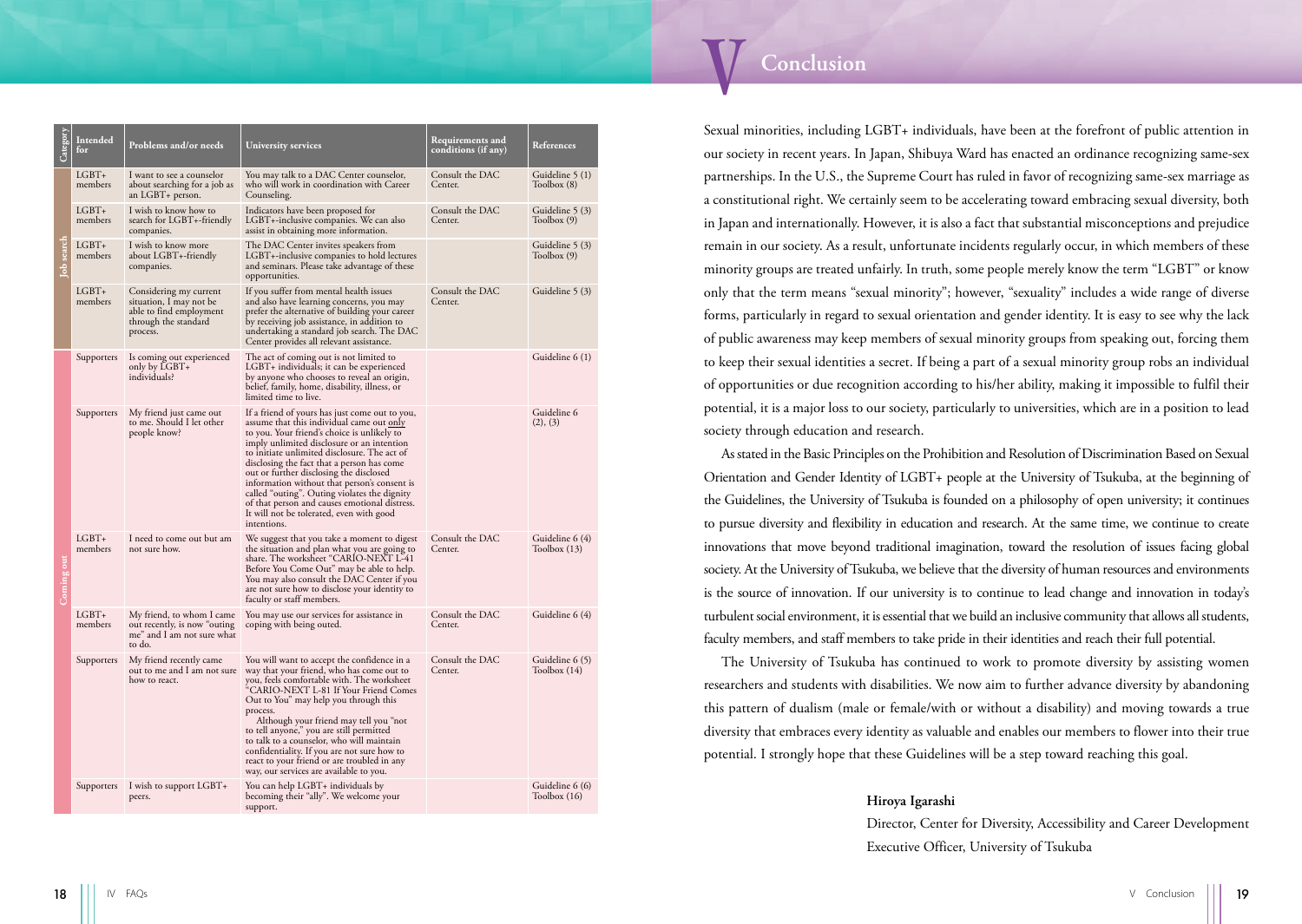## <span id="page-10-0"></span>**Toolbox**

<span id="page-10-3"></span>Supplementing the Guidelines, the information listed below may be useful to LGBT+ individuals and supporters in fostering better understanding. It directs readers to corresponding LGBT+ Worksheets (L Worksheets) in CARIO-NEXT, the extended version of the Tsukuba Career Portfolio (CARIO). CARIO-NEXT L Worksheets are available at the DAC Center and also online. Please visit the website of the DAC Center (Diversity Section) for more information (<https://diversity.tsukuba.ac.jp/>).

#### <span id="page-10-1"></span>**(1) Prior to a consultation**

**LGBT+ Members** It is natural to feel hesitant about discussing your troubles and suffering with someone you are meeting for the first time, even if that person is an expert, such as a counselor. Especially when the matter is related to LGBT+ identity, you may not know where to start and worry that the counselor will ask a question that you feel uncomfortable answering. The **CARIO-NEXT L-11 Worksheet for Organizing My Problems** helps you reflect on your thoughts and organize your problems for efficient counseling. Please make use of this worksheet, as needed (the use of this worksheet is not required, nor does it have to be completed).

#### <span id="page-10-2"></span>**(2) Explore and reflect on your identity**

**LGBT+ Members** Some LGBT+ individuals are distressed by statements such as, "I am not sure who I am" or "I cannot really talk about my identity." Many LGBT+ students are at a sensitive and susceptible age during their lives on campus; they are thus in a very fluid process of establishing their identities. In order to offer the best counseling and assistance during this process, we have designed the **CARIO-NEXT L-61, 62 Worksheet for Exploring My Identity**  to help students recognize and accept their own self-images and senses of self. Examining elements that you have and don't have may provide insights that can help you to move on to the next step. This worksheet is designed so that you can use it privately and show it to your counselor.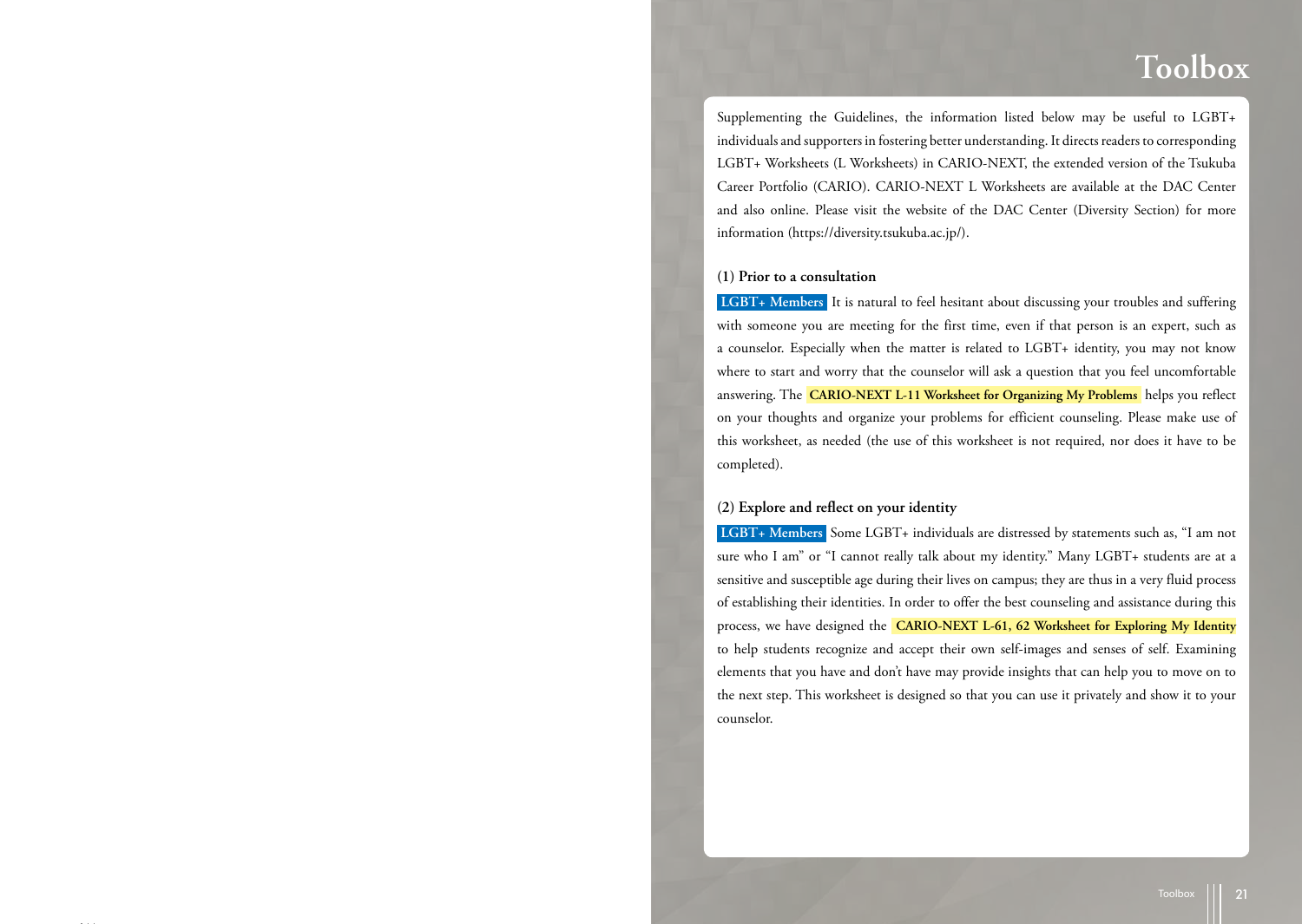<span id="page-11-0"></span>**(3) Requesting a change of name on certificates after graduation/completion**

 **LGBT+ Members** If you change your name to one that corresponds to your gender identity after you graduate, complete your program, or withdraw (or are expelled) from the University of Tsukuba, you may request a change of name on your university certificates. In addition to the Certificate Request, you will be asked to submit a Proof of Name Change (such as Family Registry Certificate) and a Petition for Application when you make this request for the first time. Consult the DAC Center for more information (services at the center will still be available to you after you leave university).

#### <span id="page-11-1"></span>**(4) Gender information on documents submitted to institutions outside the University of Tsukuba**

Application forms for scholarships (such as the Japan Student Services Organization scholarships) may require you to indicate your gender, although once a scholarship is awarded, the scholarship certificate will not state your gender. Please visit the DAC Center website for more information [\(https://diversity.tsukuba.ac.jp/\)](https://diversity.tsukuba.ac.jp/).

#### <span id="page-11-2"></span>**(5) Individual Number Card**

 **LGBT+ Members** Students required to submit documents pertaining to their numbers (individual numbers) to gain short-term employment on campus or employment as a TA may submit a photocopy of their Notification Card or Individual Number Card with the information about their gender and organ donation covered.

When your Individual Number Card is issued (not the Notification Card), it comes with a protective sleeve, which masks your gender and organ donation information on the front and your individual number on the reverse. You may leave the sleeve on when making a photocopy of the front, and submit a copy in which your gender and organ donation information is covered.

#### <span id="page-11-3"></span>**(6) Gender-segregated elements in physical education classes**

 **LGBT+ Members** Physical education courses with gender-segregated elements include the following:

- Courses that require a change to special clothing (e.g. swimming, judo, kendo (Japanese fencing), windsurfing, skiing/snowboarding, water sports, sailing)
- Courses that use gender-specific equipment (e.g. shooting sports such as kyudo, basketball, kendo)
- Courses that require physical contact with peers (e.g. judo, karate, dance)
- Courses that require overnight stays (e.g. camping, skiing/snowboarding)
- Courses that require group assignment by gender

#### <span id="page-11-4"></span>**(7) Accessible restrooms**

 **LGBT+ Members** Please refer to the websites listed below for the locations of accessible restrooms. The accessible restrooms on campus vary significantly, depending on when they were installed. Some are installed within gender-segregated restrooms; others are not adequately equipped for people with disabilities. We suggest that you check out the restrooms that you may wish to use in future.

• University website  $\rightarrow$  Campus map

<https://www.tsukuba.ac.jp/campuslife/campus.html>

• DAC Center (Accessibility Section) website → Barrier-free map [http://www.human.tsukuba.ac.jp/shien/map/](https://www.human.tsukuba.ac.jp/shien/map/)

#### <span id="page-11-5"></span>**(8) Prior to undertaking a job search**

 **LGBT+ Members** For LGBT+ individuals, searching for a job entails a number of considerations, including whether to come out or stay closeted and whether to prioritize companies that are positive about LGBT+ people. It is useful to write down and organize these considerations. The **CARIO-NEXT L-51 Prior to Job Search Worksheet** and **CARIO-NEXT L-52 About the Companies Worksheet** are designed for these purposes. Please make use of them as needed.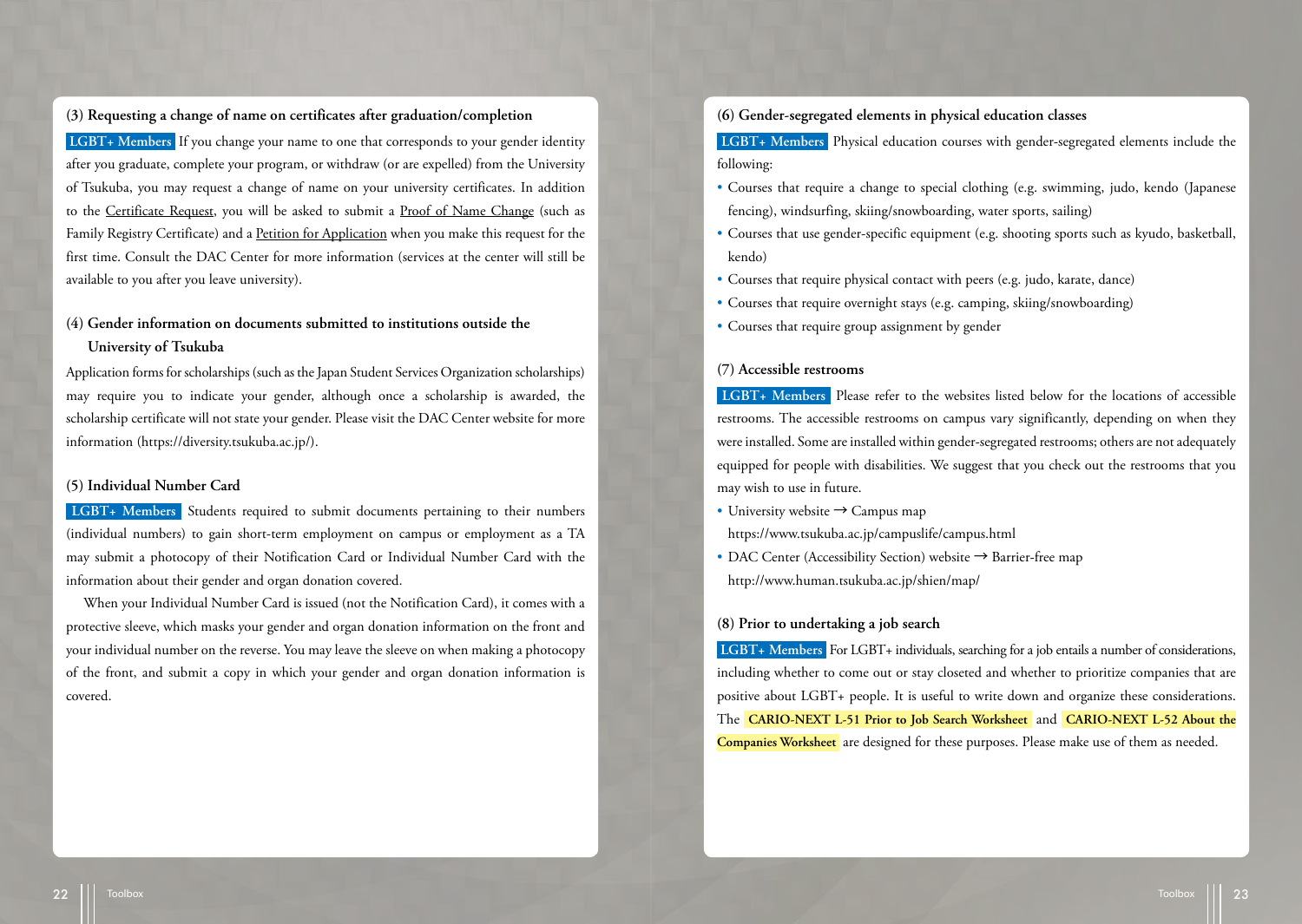#### <span id="page-12-0"></span>**(9) Job search: indicators of LGBT-friendly companies**

 **LGBT+ Members** Indicators of LGBT-friendly companies will be useful for LGBT+ individuals searching for jobs. For instance, *work with Pride*, a voluntary organization, developed PRIDE Index in 2016, and has since made awards to companies and organizations based on this index (the University of Tsukuba received the Gold Award and Best Practice Award in 2017). This index accompanies criteria for assessing companies; it also includes official, written policies of inclusion, regardless of sexual orientation and gender identity, and the development of in-house communities of LGBT+ employees and their allies. The extent to which companies fulfill these criteria will be valuable information for LGBT+ individuals searching for jobs.

Companies and organizations with a high standard of inclusion often have policies that encourage not only LGBT+ people but all diverse individuals to live as their true selves; these policies provide a useful reference, even for prospective employees who are not LGBT+.

Although most recipients of PRIDE awards are large or foreign-affiliated companies, as of 2017, some small and medium-sized companies and start-ups actively (or as part of the natural order of things) foster a culture of inclusion, without using such indicators.

#### <span id="page-12-1"></span>**(10) Pain of not being able to live as your true self**

 **Supporters** In reference to coming out, the pain experienced by LGBT+ individuals often involves not being able to live as their true selves. For instance, when you are on a trip with your peers, the male students may talk about which female students they are sexually attracted to, while the female students are busy with girl talk. Your peers may say things like, "Join me for a soak in the big tub," or your roommate may make a joke such as, "If you were gay, I'd be scared to sleep in the same room with you." In the workplace, you may encounter questions such as, "Do you have a girlfriend/boyfriend?" or "When do you plan to get married and have babies?" Although these are casual, unintentional conversations for sexual majorities, it is still difficult for LGBT+ individuals to express their distress and say, "I am not like you, and this is hard for me." In coming out, they overcome this painful experience.

Others may actively choose to come out to build a better relationship with their loved ones by being true to themselves. Coming out is a matter of life and death, dignity and existence, although it may not seem like that to people in majority groups.

#### <span id="page-12-2"></span>**(11) Choosing not to come out (being closeted)**

 **Supporters** LGBT+ individuals may choose not to come out; such people are referred to as being closeted or in the closet. Not every LGBT+ person needs or has "come out". After comparing the pros and cons of coming out and being closeted, some people choose not to come out. These individuals may come out later, while those who were out may move back into the closet.

We need to keep in mind that it is still very difficult for members of minority groups to live openly as their true selves. The simple fact is that we humans are all different in the way we live our lives. It is thus very important to respect the decision to disclose or not to disclose one's identity—and to honor the privacy of the information being disclosed.

#### <span id="page-12-3"></span>**(12) Never force someone to come out**

 **Supporters** The TV series *Kinpachi-sensei* attracted considerable attention when it featured gender dysphoria (gender identity disorder) in 2001. However, the process of coming out took place in a classroom, where the LGBT+ character was almost outed. This situation occurred again during a graduation ceremony, in full view of everyone. This approach is by no means appropriate today, even as a means of enthusiastic education. We must be careful not to build an uneven power relationship while assisting LGBT+ or other minorities, in which supporters force minority individuals to come out and hold or gain control of their secret. Coming out and supporting are not tools to barter with.

It is sometimes the case that encouraging someone to disclose a deep secret is used as a rite of passage within a community. Forcing such a disclosure is an act of outing; there is a high risk that it could drive that individual to commit suicide. Under no circumstances, should it be used in training programs. Embracing someone who has come out in front of everyone is a thing of the past.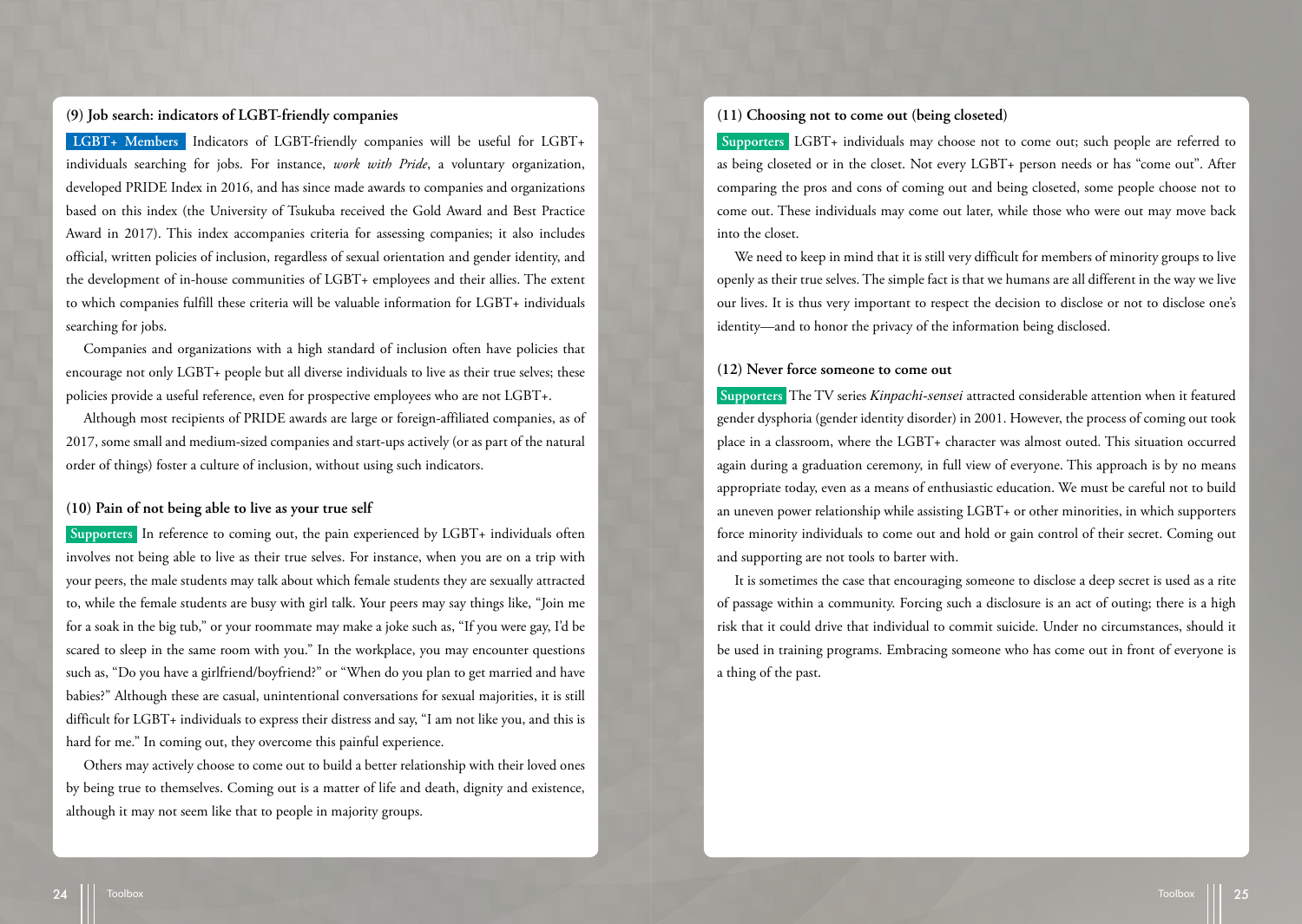#### <span id="page-13-0"></span>**(13) Prior to coming out**

 **LGBT+ Members** A person who is planning to come out may feel overwhelmed by the process. Those who are easily swayed by emotion or who don't have a way with words, may find it helpful to write down what they are going to share. Especially if you have a particular request for the person you are coming out to, we suggest that you take time to organize your thoughts.

The **CARIO-NEXT L-41 Prior to Coming Out Worksheet** will help you organize what you are going to share with and ask of each person. Please try to complete this sheet for each person to whom you are planning to come out.

In coming out, you may want to think about ways to maintain the privacy of your personal information. Particularly with social networking services (SNS), which are increasingly important in our lives, you may benefit from organizing which services you currently use and what type of people you communicate with through these services by filling out the **CARIO-NEXT L-42 Online Information Privacy Worksheet**; This will help you make decisions about how to maintain your privacy.

#### <span id="page-13-1"></span>**(14) If your friend comes out to you**

 **Supporters** For LGBT+ individuals, the process of coming out is often overwhelming. At the same time, you may also feel confused about how to respond to someone who has come out to you. It can be confusing when someone comes out to you. You may try your best and still find it difficult to accept. To steer the situation in a positive direction for both you and your friend, it may be useful to organize what your friend has said, in coming out to you, on a form.

As a tool for this process, we have designed the **CARIO-NEXT L-81 If Your Friend Comes Out To You Worksheet** for those whose friends have just come out to them. You may use this worksheet to avoid asking your friend too many questions, at a time when your friend may already be in great distress. Please note that the use of this worksheet is optional, and that you need to be careful in handling the information you write down; it is your responsibility to maintain the privacy of this information (unless requested otherwise by your friend). However, you may use this sheet when meeting with a counselor at the DAC Center, as this person will maintain strict confidentiality.

Many people find that there are small things they can and cannot accept about being around an LGBT+ individual. We have designed **CARIO-NEXT L-84 Shared Area of Understanding**  **Worksheet** to help you organize your situation.

#### <span id="page-13-2"></span>**(15) Stereotypes created by the media, films, and television**

 **Supporters** The media, films, and television are full of LGBT+ characters. However, trying to fit an LGBT+ individual into these images, even with good intentions, is considered stereotyping and may distress that individual. Although LGBT+ individuals may themselves have role models, responding to someone who has come out to you by saying, "You are like that person on TV" often results in stereotyping. A typical stereotype might involve expecting a gay person to dress in female clothing and talk with feminine speech patterns.

Especially with LGBT+ individuals, it is not possible to establish a classic, representative example, as each and every person is different. However, some of us still assume that there are only four types of LGBT people: lesbian, gay, bisexual, and transgender. It is false to think that anyone who does not fit into these categories is fake. Instead of looking for patterns and trying to fit individuals into them, we should respect each person's individual identity. The image of coming out by making a declaration in public is another stereotype created by the media.

#### <span id="page-13-3"></span>**(16) If you wish to become an LGBT+ ally**

 **Supporters** Although having an ally can be reassuring to LGBT+ individuals, they are diverse in the way they are, which is often invisible and hard-to-accept sometimes. You may need to determine in which area you can be of assistance. The **CARIO-NEXT L-82 Worksheet for An**  Ally is designed to help you navigate this process.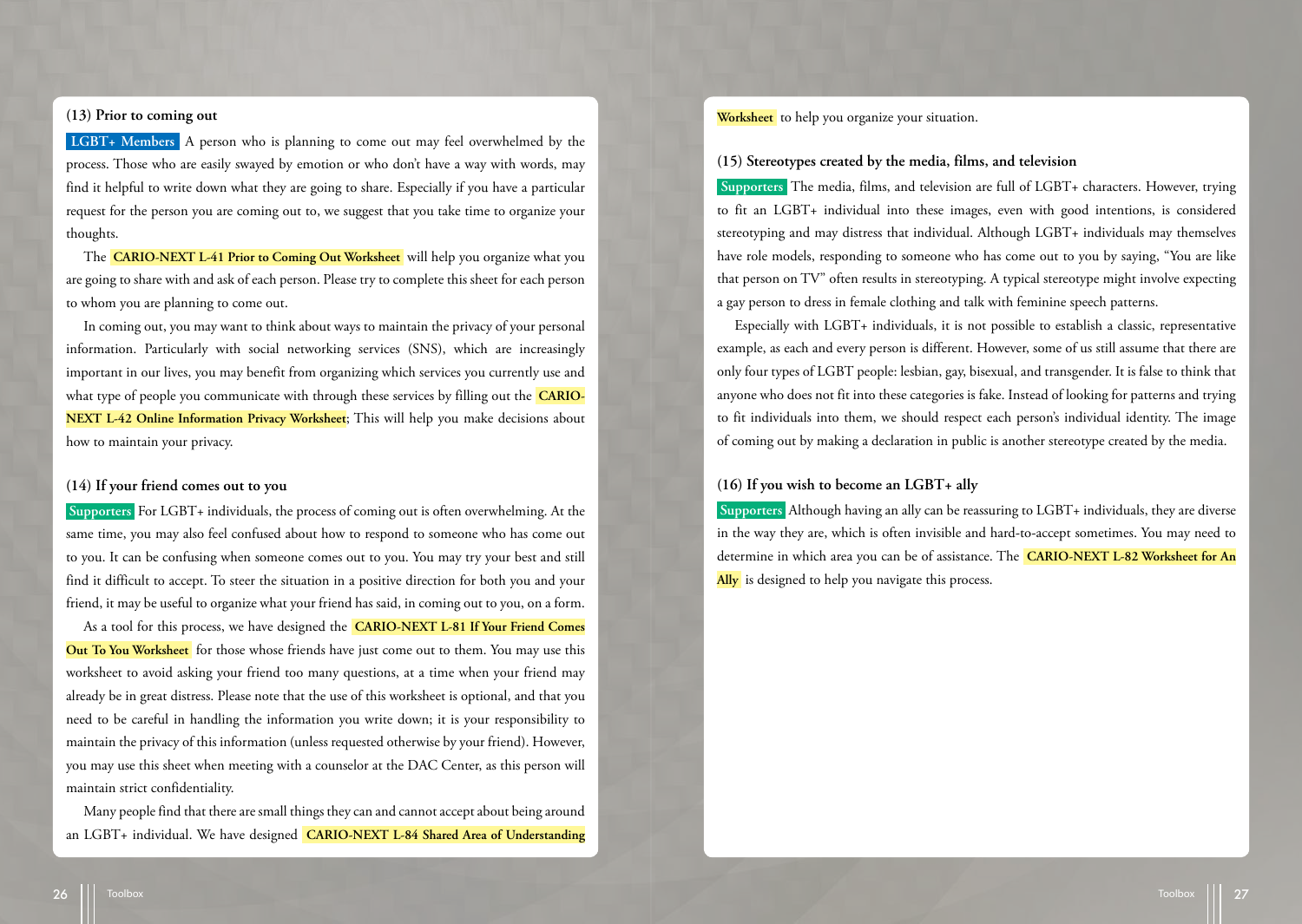## <span id="page-14-0"></span>**List of contacts for university services**

| <b>Desk for LGBT</b>            | Place                       | 1D Student Plaza 2F                                                                                                                                                                                        |
|---------------------------------|-----------------------------|------------------------------------------------------------------------------------------------------------------------------------------------------------------------------------------------------------|
| and other sexual<br>minorities  | Office                      | <b>Diversity Section</b>                                                                                                                                                                                   |
|                                 | Recipient                   | Students, faculty, staff and family members                                                                                                                                                                |
|                                 | <b>Consultation matters</b> | Matter of LGBT and other sexual minorities                                                                                                                                                                 |
|                                 | Person in charge            | Counselor (faculty member)                                                                                                                                                                                 |
|                                 | Appointment                 | Appointment required                                                                                                                                                                                       |
|                                 | Contact information         | Tel: 029-853-8504 E-mail: diversity-au@un.tsukuba.ac.jp                                                                                                                                                    |
|                                 | Remarks                     | Office hours: 8:30-12:15, 13:15-17:15 (weekday)                                                                                                                                                            |
| Gener <u>al</u><br>Consultation | Place                       | Student Plaza, Student Office (Building 1D North 3rd Floor)<br>Kasuga Area, Counseling Room (Building 7B, 215)                                                                                             |
| <b>Service</b>                  | Office                      | University Health Center, Division of Student Welfare                                                                                                                                                      |
|                                 | Recipient                   | Students, faculty member, family of students and anyone else                                                                                                                                               |
|                                 | <b>Consultation matters</b> | Consultation on anything about student life                                                                                                                                                                |
|                                 | Person in charge            | Counselor (clinical psychologist)                                                                                                                                                                          |
|                                 | Appointment                 | No appointment needed.                                                                                                                                                                                     |
|                                 | Contact information         | Student Plaza 029-853-8430<br>Kasuga Area 029-859-1207                                                                                                                                                     |
|                                 | Remarks                     | Schedule is available online. Anonymous consultation available. Consultation by telephone available.<br>Student Plaza: 9:30-12:15, 13:30-17:00 (weekday)<br>Kasuga Area: 9:30-12:15, 13:30-16:30 (weekday) |
| Student                         | Place                       | University Health Center, 1Floor                                                                                                                                                                           |
| Counseling<br>Room              | Office                      | University Health Center, Division of Student Welfare                                                                                                                                                      |
|                                 | Recipient                   | Students, faculty member and family of students                                                                                                                                                            |
|                                 | <b>Consultation matters</b> | Consultation on various problems and troubles about student life (Counseling and consultation)                                                                                                             |
|                                 | Person in charge            | Counselor (clinical psychologist)                                                                                                                                                                          |
|                                 | Appointment                 | Appointment required                                                                                                                                                                                       |
|                                 | <b>Contact information</b>  | Reception: 029-853-2415<br>Consultation by telephone: 029-853-2406                                                                                                                                         |
|                                 | Remarks                     | Anonymous consultation available. Consultation by telephone available.<br>Reception hours: 9:00-17:00 (weekday)                                                                                            |
| <b>International</b>            | Place                       | University Auditorium Building 2F (CEGLOC Bldg9P)                                                                                                                                                          |
| <b>Students</b><br>Consulting   | Office                      | Advisory Team, Global Commons                                                                                                                                                                              |
| Room                            | Recipient                   | Students, their family members, the university staff                                                                                                                                                       |
|                                 | <b>Consultation matters</b> | Any issues related to international students<br>(open to all staff members as well as international students)                                                                                              |
|                                 | Person in charge            | faculty members, counselors                                                                                                                                                                                |
|                                 | Appointment                 | No appointment required during open hours.                                                                                                                                                                 |
|                                 | Contact information         | Tel: 029-853-6240, 6766  E-mail: gc-support@un.tsukuba.ac.jp                                                                                                                                               |
|                                 | Remarks                     | Open hours: Mon. 14:00-17:00, Tue. 10:00-13:00, Wed. 14:00-17:00,<br>Thu. 10:00-12:00 & 13:00-17:00, Fri. 15:00-18:00 *Consultation in Japanese and English                                                |

**Health Consultation**

**Office** Internal Medicine, Orthopedics, Dentistry **Recipient CO** Students, faculty and staff **Consultation matters** Health consultation, etc. Person in charge **Doctor and Nurse Appointment** Appointment required **Contact information** Tel: 029-853-2410 回溯激回 **Remarks** Reception hours: Internal Medicine; 9:00-11:40 (weekday), 13:30-15:00 (Mon., Wed., Fri.) Orthopedics; 13:30-15:00 (Mon., Tue.), 9:00-11:40 (Wed., Thu.) Dentistry; 9:00-11:40 (Mon., Wed., Fri.) **Mental Health Place** University Health Center 1F **Office** Psychiatry **Recipient** Students and family members **Consultation matters** Matter of Mental Health Person in charge **Psychiatrist** Appointment required 回度激励回 **Contact information** Tel: 029-853-2415 Telephone counseling: 029-853-2406 面貌的 **Remarks** Reception hours: 9:30-12:00, 13:30-16:00 (weekday) **Place** 1D Student Plaza 2F **Support service for students with disabilities Office** Accessibility Section for Students with Disabilities **Recipient** Students, faculty and staff Consultation matters Study support for students with disabilities Person in charge **Specialized staff Appointment** Appointment required **Contact information** Tel: 029-853-4584 E-mail: shougai-shien@un.tsukuba.ac.jp **Remarks** Office hour: 8:30-12:15, 13:15-17:15 (weekday) **Place** 1D Student Plaza 2F **Desk for career counseling Office** Career Support Section & Division of Career Service **(for students) Recipient Recipient Recipient Recipient** Consultation matters **Career counseling for students** Person in charge **Counselor and staff Appointment** Appointment required **Contact information** Tel: 029-853-8444 E-mail: syushokuka@un.tsukuba.ac.jp **Remarks Office hours: 8:30-12:15, 13:15-17:15 (weekday)** Consultation hours: (1)9:40- (2)11:00- (3)13:30- (4)14:45- (5)16:00- (weekday)

**Place** University Health Center 2F